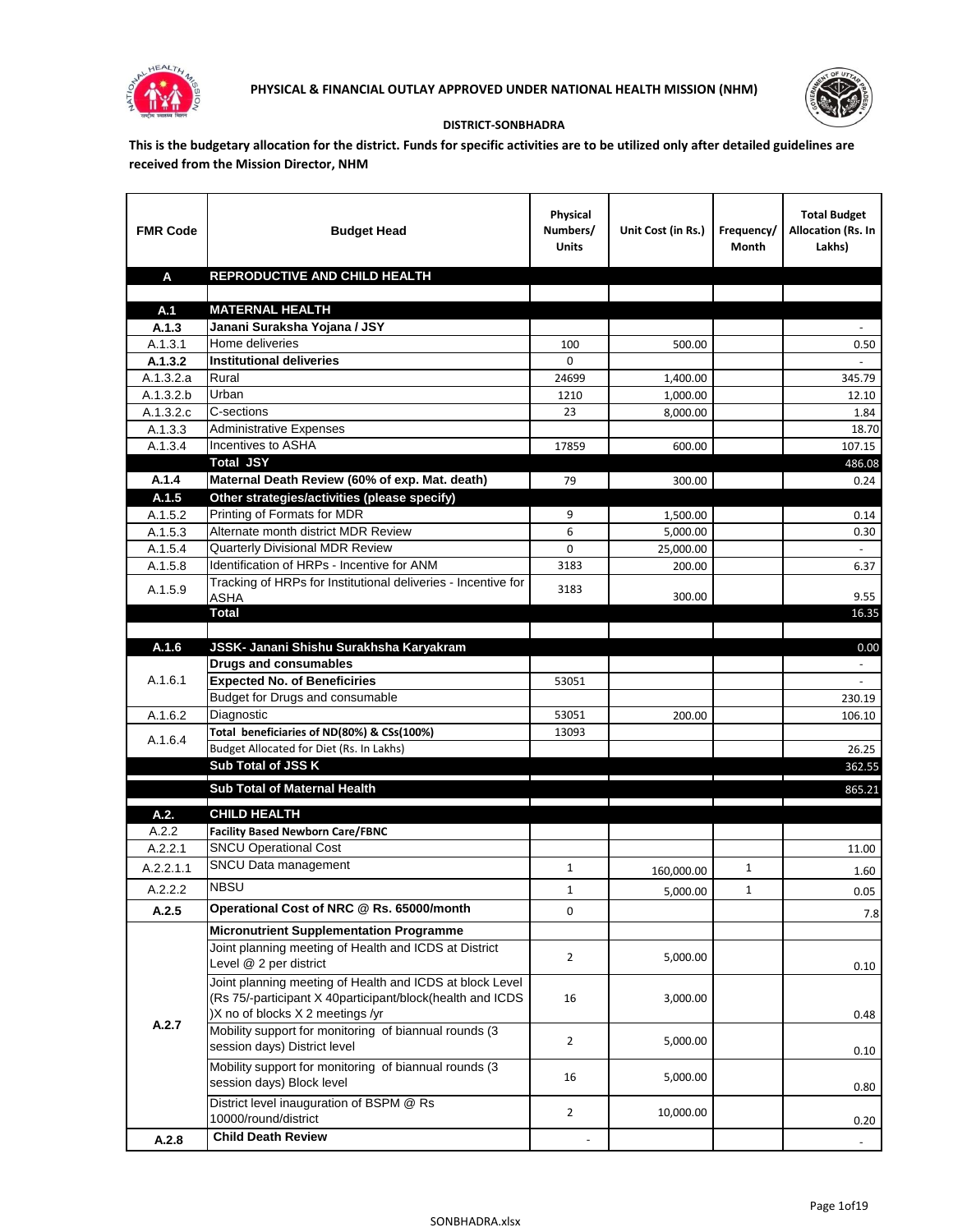| <b>FMR Code</b>    | <b>Budget Head</b>                                                                                                                            | Physical<br>Numbers/<br><b>Units</b> | Unit Cost (in Rs.)   | Frequency/<br>Month | <b>Total Budget</b><br><b>Allocation (Rs. In</b><br>Lakhs) |
|--------------------|-----------------------------------------------------------------------------------------------------------------------------------------------|--------------------------------------|----------------------|---------------------|------------------------------------------------------------|
|                    | <b>Sub-total Child Health</b>                                                                                                                 |                                      |                      |                     | 22.13                                                      |
|                    |                                                                                                                                               |                                      |                      |                     |                                                            |
| A.3                | <b>FAMILY PLANNING</b>                                                                                                                        |                                      |                      |                     |                                                            |
| A.3.1              | <b>Terminal/Limiting Methods</b><br>Female sterilization camps @ Rs. 3500/camp                                                                | 89                                   |                      |                     |                                                            |
| A.3.1.1<br>A.3.1.2 | NSV camps @ Rs. 3500/camp                                                                                                                     | $\overline{2}$                       | 3,500.00<br>3,500.00 |                     | 3.12<br>0.07                                               |
|                    | Budget for Female Interval Sterilization Compensation<br>@ Rs.2000/-Per Case in Public Sector-(In Rs.)                                        | 2280                                 | 2,000.00             |                     | 45.60                                                      |
| A.3.1.3            | <b>Budget for Post Partum Female Sterilization</b><br>Compensation @ Rs.3000/-Per Case in Public Sector-(In<br>$Rs.$ )                        | 40                                   | 3,000.00             |                     | 1.20                                                       |
| A.3.1.4            | Budget for Male Sterilization Compensation @ Rs.2700/-<br>Per Case in Public Sector -(In Rs.)                                                 | 75                                   | 2,700.00             |                     | 2.03                                                       |
| A.3.2              | <b>Spacing Methods</b>                                                                                                                        |                                      |                      |                     |                                                            |
| A.3.2.2            | Total Budget Allocated for Compensation for IUCD<br>insertion at health facilities (including fixed day services at<br>SHC and PHC) @ Rs 20/- | 8650                                 | 20.00                |                     | 1.73                                                       |
| A.3.2.3            | PPIUCD services (Incentive to provider @Rs 150 per<br>PPIUCD insertion)                                                                       | 3400                                 | 150.00               |                     | 5.10                                                       |
| A.3.2.5            | Orientation/Review of ASHA/ANM/AWW for scheme<br>for HDC, ESB, PTK                                                                            |                                      |                      |                     |                                                            |
|                    | <b>District level</b>                                                                                                                         | $\mathbf{1}$                         | 10,000.00            | $\mathbf{1}$        | 0.10                                                       |
|                    | <b>Block level Quarterly</b>                                                                                                                  | 8                                    | 10,000.00            | 4                   | 3.20                                                       |
| A.3.2.6            | Dissemination of FP manuals and guidelines                                                                                                    | $\mathbf{1}$                         | 20,000.00            | 1                   | 0.20                                                       |
| A.3.3              | Budget for POL for Mobility to Surgeons team for FDS<br>Camps @ Rs.1000/camp                                                                  | 89                                   | 1,000.00             |                     | 0.89                                                       |
| A.3.5.1            | Orientaion workshop, QAC meeting at distirct level-<br>Quarterly                                                                              | 1                                    | 2,000.00             | 4                   | 0.08                                                       |
| A.3.5.2            | FP Review Meeting at Divisional level-Quarterly                                                                                               | 0                                    | 20,000.00            | 4                   |                                                            |
| A.3.5.3            | Performance reward                                                                                                                            | $\mathbf{1}$                         | 50,000.00            |                     | 0.50                                                       |
| A.3.5.4            | World Population Day' celebration (such as mobility,<br>IEC activities etc.):                                                                 |                                      |                      |                     |                                                            |
|                    | District level                                                                                                                                | $\mathbf{1}$                         | 100,000.00           |                     | 1.00                                                       |
|                    | <b>Block Level</b>                                                                                                                            | 8                                    | 10,000.00            |                     | 0.80                                                       |
| A.3.5.5            | Other strategies/activities (such as strengthening<br>fixed day services for IUCD & Sterilisation, etc.)                                      |                                      |                      |                     |                                                            |
|                    | Printing of FP Manuals, Guidelines, etc.                                                                                                      | 0                                    |                      |                     |                                                            |
|                    | Sterilization Register @ Rs.150/Register                                                                                                      | 10                                   | 150.00               |                     | 0.02                                                       |
|                    | IUCD Register @ Rs.150/- Register                                                                                                             | 195                                  | 150.00               |                     | 0.29                                                       |
|                    | PPIUCD Registers @ Rs.150/-Register                                                                                                           | 11                                   | 150.00               |                     | 0.02                                                       |
| A.3.5.5.1          | Injectable Registers @ Rs.150/Register                                                                                                        | 10                                   | 150.00               |                     | 0.02                                                       |
|                    | Counseling Register @ Rs.150/-Register (3 per<br>Counselor)<br>Consent Form , Medical Record CheckIklist, Posoot                              | 0                                    | 150.00               |                     |                                                            |
|                    | Operatiive Instructionn Card, Ssterilization Certificate for<br>Sterilization@ Rs 5/-Unit                                                     | 13068                                | 5.00                 |                     | 0.65                                                       |
|                    | Enhance Contribution of PRIs and Family members of<br>eligible couples in 75 districts with high unmet need<br>and TFR                        |                                      |                      |                     |                                                            |
| A.3.5.5.2          | District Level NSV Satisfied Client Meet @Rs.20000/-<br><b>District</b>                                                                       | $\mathbf{1}$                         | 20,000.00            |                     | 0.20                                                       |
|                    | Block Level Panch Sarpanch Sammellan @Rs.10000/-<br><b>Block</b>                                                                              | 8                                    | 10,000.00            |                     | 0.80                                                       |
| A.3.5.5.3          | RMNCHA Counsellling Corners @ Rs.35,000/-                                                                                                     | 0                                    | 35,000.00            |                     |                                                            |
|                    | <b>World NSV Week</b>                                                                                                                         |                                      |                      |                     |                                                            |
| A.3.5.5.6          | <b>District level</b>                                                                                                                         | $\mathbf{1}$                         | 25,000.00            |                     | 0.25                                                       |
|                    | <b>Block level</b>                                                                                                                            | 8                                    | 10,000.00            |                     | 0.80                                                       |
|                    | Govt. COT at Divisions level for FP Services                                                                                                  |                                      |                      |                     |                                                            |
|                    | Divisional Govt. COT @ Rs.50000/month for 12 month                                                                                            | 0                                    | 5,000.00             | 12                  |                                                            |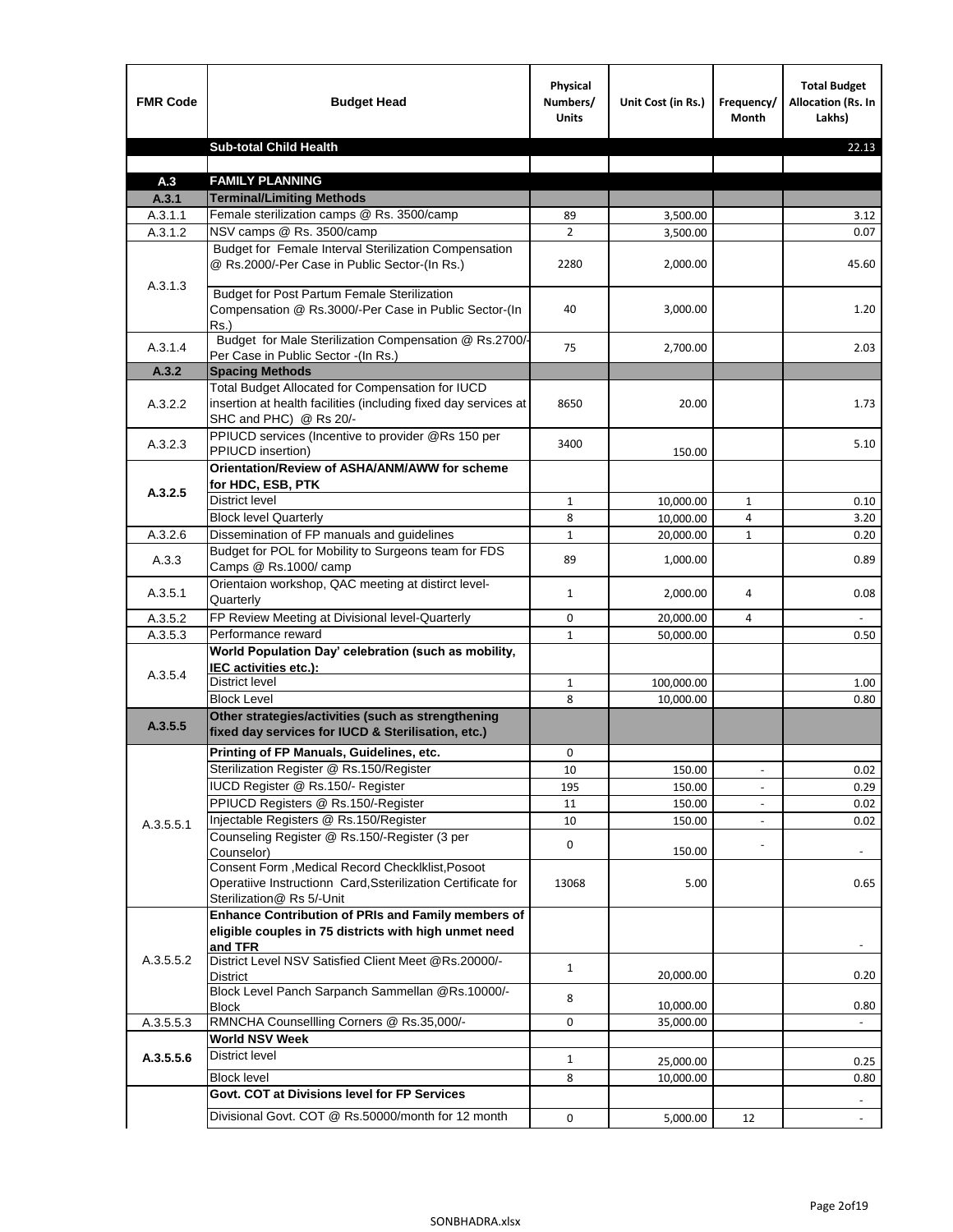| <b>FMR Code</b> | <b>Budget Head</b>                                                                                                                                                           | Physical<br>Numbers/<br><b>Units</b> | Unit Cost (in Rs.) | Frequency/<br><b>Month</b> | <b>Total Budget</b><br>Allocation (Rs. In<br>Lakhs) |
|-----------------|------------------------------------------------------------------------------------------------------------------------------------------------------------------------------|--------------------------------------|--------------------|----------------------------|-----------------------------------------------------|
| A.3.5.5.8       | Exra Incentive for Female Interval Sterilization in Public<br>Sector.-(20% of 80% ELA) @ Rs. 130 per case                                                                    | 456                                  | 130.00             |                            | 0.59                                                |
|                 | Extra Incentive for Male Sterilization in Public Sector-<br>(40% ELA) @ Rs. 155 per case                                                                                     | 30                                   | 155.00             |                            | 0.05                                                |
|                 | <b>Sub-total Family Planning</b>                                                                                                                                             |                                      |                    |                            | 69.29                                               |
|                 | ADOLESCENT HEALTH / RKSK (Rashtriya Kishore                                                                                                                                  |                                      |                    |                            |                                                     |
| A.4             | Swasthva Karvakram)<br><b>Facility based services</b>                                                                                                                        |                                      |                    |                            |                                                     |
| A.4.1           |                                                                                                                                                                              |                                      |                    |                            |                                                     |
| A.4.1.1         | Orientation meetings-HPD Districts                                                                                                                                           | $\mathbf{1}$                         | 9000               | $\mathbf{1}$               | 0.09                                                |
|                 | Review meetings at District level-Quarterly                                                                                                                                  | $\mathbf{1}$                         | 5000               | 4                          | 0.20                                                |
| A.4.1.2         | Establishment of new clinics at DH/Medical college level                                                                                                                     | 0                                    | 50,000.00          |                            | $\overline{\phantom{a}}$                            |
|                 | Operating expenses for existing clinics                                                                                                                                      | 0                                    |                    |                            |                                                     |
|                 | DH & MC level Existing AFHS clinics                                                                                                                                          | $\overline{2}$                       | 600.00             | 12                         | 0.14                                                |
| A.4.1.4         | DH & MC level AFHS clinics (New)                                                                                                                                             | 0                                    | 600.00             | 6                          |                                                     |
|                 | CHC level Existing AFHS clinics                                                                                                                                              | 8                                    | 400.00             | 12                         | 0.38                                                |
|                 | PHC level existing AFHS clinics                                                                                                                                              | 16                                   | 200.00             | 12                         | 0.38                                                |
| A.4.1.5         | Mobility support for AH counsellors at MC/DH level AH<br>Clinic at @ Rs 1000 per month for 06 month                                                                          | $\overline{2}$                       | 1,000.00           | 6                          | 0.12                                                |
|                 | Mobility support for Exsiting AH counsellors at CHC level<br>AH Clinic at @ Rs 1000 per month for 06 month                                                                   | 15                                   | 1,000.00           | 6                          | 0.90                                                |
| A.4.5.7         | <b>WIFS Register</b>                                                                                                                                                         | 6403                                 | 100.00             |                            | 6.40                                                |
| A.4.5.8         | <b>NIPI Register</b>                                                                                                                                                         | 9050                                 | 100.00             |                            | 9.05                                                |
| A.4.5.9         | <b>WIFS Reporting Formats</b>                                                                                                                                                | 89244                                | 0.50               |                            | 0.45                                                |
|                 |                                                                                                                                                                              |                                      |                    |                            |                                                     |
|                 | <b>Sub-total Adolescent Health</b>                                                                                                                                           |                                      |                    |                            | 18.12                                               |
|                 |                                                                                                                                                                              |                                      |                    |                            |                                                     |
| A.5<br>A.5.1    | <b>RBSK</b><br><b>Operational Cost of RBSK (Mobility support, DEIC etc)</b>                                                                                                  |                                      |                    |                            |                                                     |
| A.5.1.2         | Prepare detailed operational plan for RBSK across<br>districts (cost of plan/convergence/monitoring<br>meetings should be kept seperately)                                   |                                      |                    |                            |                                                     |
|                 | One meeting @ Rs. 500 per block for microplan                                                                                                                                | 8                                    | 500.00             |                            | 0.04                                                |
|                 | One orientation meeting for RBSK software                                                                                                                                    | 8                                    | 90.00              |                            | 0.01                                                |
| A.5.1.3         | Mobility support for Mobile health team                                                                                                                                      | 16                                   | 30,000.00          | 12                         | 57.60                                               |
| A.5.1.4         | Operational cost of DEIC                                                                                                                                                     |                                      |                    |                            | $\mathbf 0$                                         |
| A.5.1.5         | New born screening- Inborn error of metabolism (please<br>give details per unit cost of screening, number of children<br>to be screened and the delivery points Add details) |                                      |                    |                            | $\mathbf 0$                                         |
| A.5.1.7         | Spectacle for children                                                                                                                                                       | 1596                                 | 275.00             |                            | 4.39                                                |
| A.5.1.10        | Monitoring Meeting at District level                                                                                                                                         | $\mathbf{1}$                         | 5,000.00           | 3                          | 0.15                                                |
|                 |                                                                                                                                                                              |                                      |                    |                            |                                                     |
|                 | <b>Sub-total RBSK</b>                                                                                                                                                        |                                      |                    |                            | 62.19                                               |
|                 |                                                                                                                                                                              |                                      |                    |                            |                                                     |
| A.7             | <b>PNDT Activities</b><br><b>Support to PNDT cell</b>                                                                                                                        |                                      |                    |                            |                                                     |
|                 | Honorarium of Divisional Level Data Assistant @ Rs.                                                                                                                          | 0                                    | 18,743.00          | 12                         |                                                     |
| A.7.1           | 18743 per month for 12 months<br>Honorarium of District Level Data Assistant @<br>Rs.                                                                                        | $\mathbf{1}$                         | 11,025.00          | 12                         |                                                     |
|                 | 11025 per month for 12 months<br>Contingency at Divisional level for PCPNDT Cell                                                                                             | 0                                    | 10,000.00          | $\mathbf{1}$               | 1.32<br>$\blacksquare$                              |
|                 | Contingency at District level for PCPNDT Cell                                                                                                                                | $\mathbf{1}$                         | 5,000.00           | $\mathbf{1}$               | 0.05                                                |
| A.7.2.2         | Visit of Divisional level Inspection Committee (Including<br>TA/DA)                                                                                                          | 0                                    | 10,000.00          | $\mathbf{1}$               |                                                     |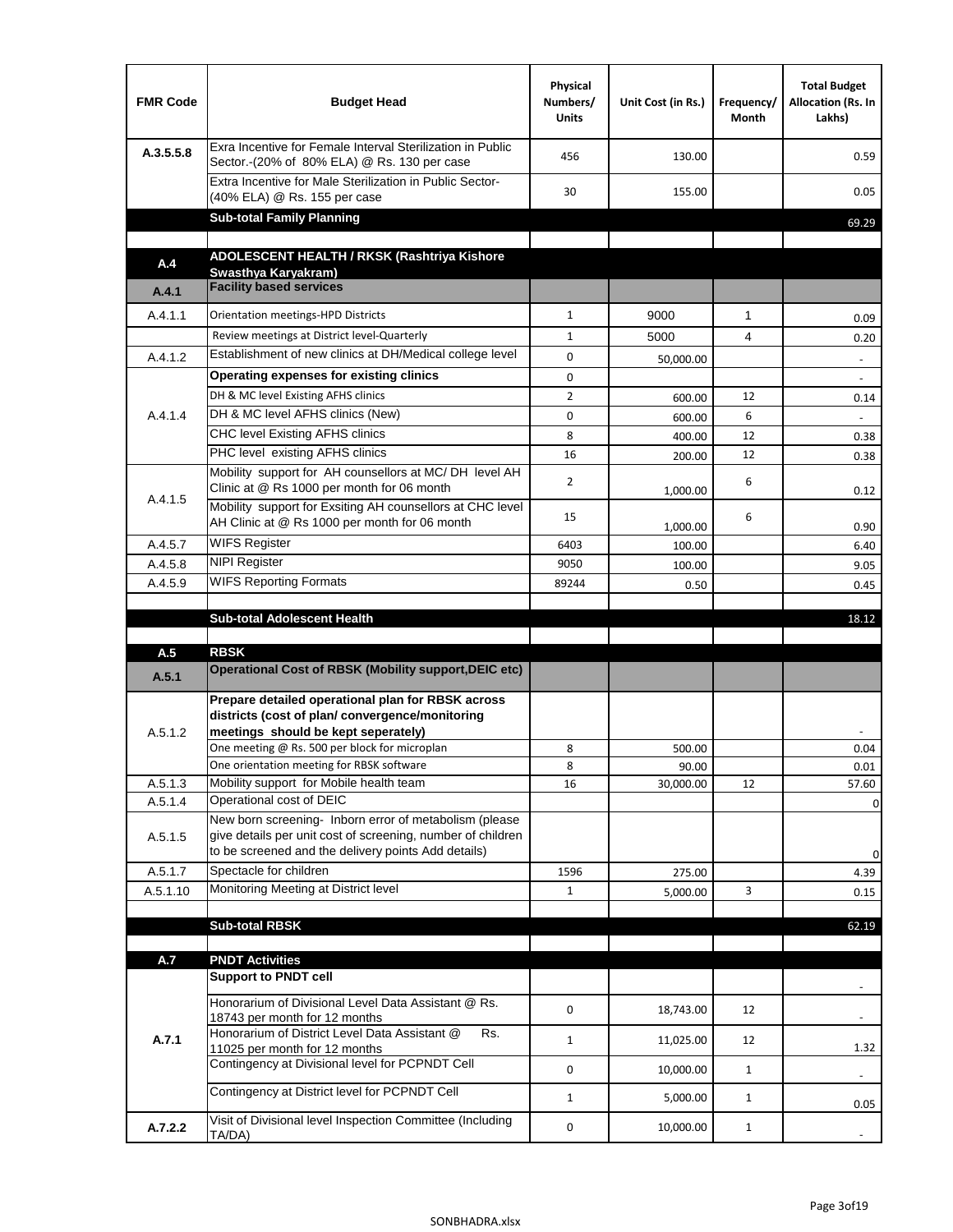| <b>FMR Code</b>      | <b>Budget Head</b>                                                                                                                              | Physical<br>Numbers/<br><b>Units</b> | Unit Cost (in Rs.)     | Frequency/<br><b>Month</b> | <b>Total Budget</b><br><b>Allocation (Rs. In</b><br>Lakhs) |
|----------------------|-------------------------------------------------------------------------------------------------------------------------------------------------|--------------------------------------|------------------------|----------------------------|------------------------------------------------------------|
| A.7.2.5              | Orientation of Member of District advisory Committee at<br><b>Divisional Level</b>                                                              | $\Omega$                             | 200,000.00             | $\mathbf{1}$               | $\overline{\phantom{m}}$                                   |
| A.7.2.9              | Capacity building of DGCS, CJM, District officers, Nodal<br>Officers, Ultrasound Owners, ASHA and AWWs<br>workshop at Districts and Block level |                                      |                        |                            |                                                            |
|                      | <b>District level</b>                                                                                                                           | $\mathbf{1}$                         | 10,000.00              | 1                          | 0.10                                                       |
|                      | <b>Block level</b>                                                                                                                              | 8                                    | 5,000.00               | $\mathbf{1}$               | 0.40                                                       |
|                      | <b>Sub-total PNDT activities</b>                                                                                                                |                                      |                        |                            | 1.87                                                       |
|                      |                                                                                                                                                 |                                      |                        |                            |                                                            |
| A.8                  | <b>Human Resources</b>                                                                                                                          |                                      |                        |                            |                                                            |
| A.8.1                | <b>Contractual Staff &amp; Services</b>                                                                                                         |                                      |                        |                            |                                                            |
| A.8.1.1<br>A.8.1.1.1 | <b>ANMs, Supervisory Nurses, LHVs</b><br><b>ANMs</b>                                                                                            |                                      |                        |                            |                                                            |
|                      | Honorarium of ANMs (New)                                                                                                                        | 0                                    |                        | 6                          | $\blacksquare$                                             |
| A.8.1.1.1.a          | Honorarium of ANMs (Existing)                                                                                                                   | $\overline{2}$                       | 11,550.00<br>11,550.00 | 12                         | 2.77                                                       |
|                      | Honorarium of ANMs (New)                                                                                                                        | 12                                   | 11,550.00              | 6                          | 8.32                                                       |
| A.8.1.1.1.f          | Honorarium of ANMs (Existing)                                                                                                                   | 56                                   | 11,550.00              | 12                         | 77.62                                                      |
| A.8.1.1.2            | <b>Staff Nurses</b>                                                                                                                             |                                      |                        |                            |                                                            |
| A.8.1.1.2.a          | <b>DH</b>                                                                                                                                       |                                      |                        |                            | $\blacksquare$                                             |
|                      | Honorarium of SNs (New)                                                                                                                         | 0                                    | 19,060.00              | 6                          |                                                            |
| A.8.1.1.2.b          | Honorarium of SNs (Existing)                                                                                                                    | 26                                   | 19.060.00              | 12                         | 59.47                                                      |
|                      | <b>Staff Nurse-NRC</b>                                                                                                                          |                                      |                        |                            | $\overline{\phantom{a}}$                                   |
|                      | Old, SNs @19060/Month for 12 months                                                                                                             | 4                                    | 19,060.00              | 12                         | 9.15                                                       |
|                      | New, SNs @18150 per Month                                                                                                                       | 0                                    | 18,150.00              | 6                          |                                                            |
|                      | <b>Staff Nurse-SNCU</b>                                                                                                                         |                                      |                        |                            |                                                            |
| A.8.1.1.2.f          | Exiting Staff Nurse Honorarium @ Rs.19060/- p.m. for 12<br>months                                                                               | $\Omega$                             | 19,060.00              | 12                         | -                                                          |
|                      | New Staff Nurse Honorarium @ Rs.18150/- p.m. for 6 months<br><b>Staff Nurse-NBSU</b>                                                            | 8                                    | 18,150.00              | 6                          | 8.71                                                       |
|                      |                                                                                                                                                 |                                      |                        |                            |                                                            |
|                      | Staff Nurse Honorarium @ Rs.18150/- p.m. (For 6 Months)<br>Human Resource Pediatric Intencive Care unit (PICU)                                  | 3                                    | 18,150.00              | 12                         | 6.53                                                       |
|                      |                                                                                                                                                 |                                      |                        |                            |                                                            |
| A.8.1.1.2.g          | Staff Nurses Honorarium @ Rs. 18,150 per months for 12<br>months                                                                                | 0                                    | 18,150.00              | 12                         |                                                            |
| A.8.1.2.1            | Laboratory Technicians                                                                                                                          |                                      |                        |                            |                                                            |
| A.8.1.2.1.a          | Honorarium of Laboratory Technician                                                                                                             |                                      |                        |                            | 6.93                                                       |
| A.8.1.3              | <b>Specialists</b>                                                                                                                              |                                      |                        |                            |                                                            |
| A.8.1.3.1.b          | Honorarium of Contractual Gynaecologists/Surgeons                                                                                               | $\mathbf 0$                          | 80,000.00              | 12                         |                                                            |
| A.8.1.3.3            | Anesthetists                                                                                                                                    |                                      |                        |                            |                                                            |
| A.8.1.3.3.b          | Honorarium of Contractual Anesthetists<br>Specialists for CH (Pediatrician etc) in SNCU, NBSU, NRC                                              | 0                                    | 80,000.00              | 12                         |                                                            |
| A.8.1.3.5            |                                                                                                                                                 |                                      |                        |                            |                                                            |
|                      | Existing @ 78650/month for 12 Months                                                                                                            | 0                                    | 78,650.00              | 12                         | $\blacksquare$                                             |
| A.8.1.3.5.d          | New Peadiatrician Honorarium @ Rs.71500/- p.m. for 6<br>months                                                                                  | 3                                    | 71,500.00              | 6                          | 12.87                                                      |
| A.8.1.3.7            | Dental surgeons and dentists                                                                                                                    |                                      |                        |                            |                                                            |
| A.8.1.3.7.a          | Honorarium of Dental Surgen                                                                                                                     |                                      |                        |                            | 10.05                                                      |
| A.8.1.5              | <b>Medical Officers</b>                                                                                                                         |                                      |                        |                            |                                                            |
| A.8.1.5.2            | Honorarium of Medical Officers (New)                                                                                                            | 4                                    | 41,580.00              | $\overline{2}$             | 3.33                                                       |
|                      | Honorarium of Medical Officers (Existing)                                                                                                       | 0                                    | 41,580.00              | 12                         |                                                            |
|                      | MOs for SNCU/ NBSU/NRC etc                                                                                                                      |                                      |                        |                            |                                                            |
| A.8.1.5.6            | Old, MO @41580 per Month                                                                                                                        | $\mathbf{1}$                         | 41,580.00              | 12                         | 4.99                                                       |
|                      | New, Mo@39600 Per Month                                                                                                                         | 0                                    | 39,600.00              | 6                          | $\overline{\phantom{a}}$                                   |
|                      | Human Resource Pediatric Intencive Care unit (PICU)                                                                                             |                                      |                        |                            | ä,                                                         |
|                      | Existing, MO Honorarium @ Rs/41580/ Month for 12 Months                                                                                         | $\mathbf 0$                          | 41,580.00              | 12                         |                                                            |
| A.8.1.5.7            | New, MO Honorarium @ Rs. 39600 / Month for 6 Months                                                                                             | 0                                    | 39,600.00              | 6                          |                                                            |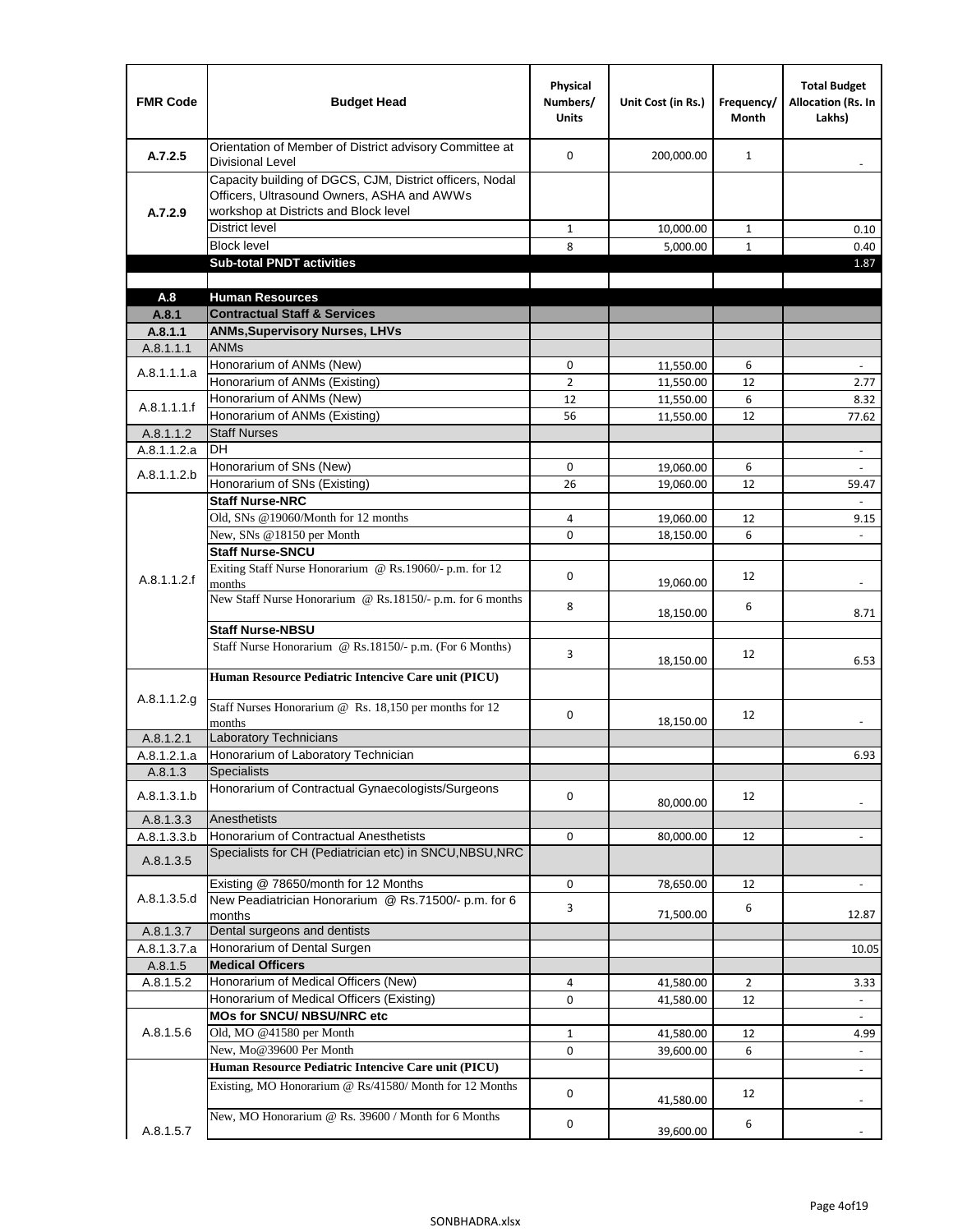| <b>FMR Code</b> | <b>Budget Head</b>                                                   | Physical<br>Numbers/<br><b>Units</b> | Unit Cost (in Rs.)     | Frequency/<br>Month | <b>Total Budget</b><br>Allocation (Rs. In<br>Lakhs) |
|-----------------|----------------------------------------------------------------------|--------------------------------------|------------------------|---------------------|-----------------------------------------------------|
|                 | Medical Officer/Training Coordinator, Honorarium at                  |                                      |                        |                     |                                                     |
|                 | <b>Medical College</b><br>Old, Trg. Coord. @41580/month for 12 Month | 0                                    | 41,580.00              | 12                  |                                                     |
|                 | New, Trg. Coord.@39600/month for 6 Month                             | $\Omega$                             | 39,600.00              | 6                   |                                                     |
| A.8.1.7.2       | Honorarium of X-Ray Technician for 12 months                         |                                      |                        |                     | 1.73                                                |
| A.8.1.7.4       | RBSK teams (Exclusive mobile health team & DEIC                      |                                      |                        |                     |                                                     |
|                 | Staff)<br><b>MOs- AYUSH/MBBS</b>                                     |                                      |                        |                     | $\overline{\phantom{a}}$                            |
|                 | Honoraria Existing MBBS                                              | 0                                    | 41,675.00              | 12                  | $\overline{\phantom{a}}$                            |
|                 | Honoraria New MBBS                                                   | 0                                    | 37,800.00              | 6                   | $\overline{\phantom{a}}$                            |
| A.8.1.7.4.1     | Honoraria - BDS                                                      | 6                                    | 40,516.00              | 12                  | 29.17                                               |
|                 | Honoraria - AYUSH (Existing)                                         | 25                                   | 27,783.00              | 12                  | 83.35                                               |
|                 | Honoraria - AYUSH recruited upto March 16                            | $\mathbf{1}$                         | 26,460.00              | 12                  | 3.18                                                |
|                 | Honoraria - AYUSH New                                                | $\mathbf 0$                          | 25,200.00              | 6                   |                                                     |
|                 | <b>Staff Nurse</b>                                                   | $\mathbf 0$                          |                        |                     | $\omega$                                            |
|                 | Honoraria - Staff Nurse                                              | 16                                   | 19,100.00              | 12                  | 36.67                                               |
| A.8.1.7.4.2     | ANM                                                                  |                                      |                        |                     |                                                     |
|                 | Honoraria - ANMs (Existing)                                          | $\mathbf 0$                          | 11,576.00              | 12                  | $\overline{\phantom{a}}$                            |
|                 | Honoraria - ANM (Recruited upto March 16)                            | 0                                    | 11,025.00              | 12                  | $\blacksquare$                                      |
|                 | Honoraria - ANM (New)                                                | $\mathbf 0$                          | 10,500.00              | 6                   |                                                     |
|                 | <b>Paramedical</b>                                                   | $\mathbf 0$                          |                        |                     | $\blacksquare$                                      |
|                 | Honoraria - Paramedical<br><b>Pharmacists</b>                        | 12                                   | 13,753.00              | 12                  | 19.80                                               |
| A.8.1.7.4.3     | Honoraria - Pharmacist (Existing)                                    | $\mathbf 0$<br>4                     |                        | 12                  |                                                     |
|                 | Honoraria - Pharmacist (Recruited upto March 16)                     | 0                                    | 14,884.00<br>14,175.00 | 12                  | 7.14<br>$\blacksquare$                              |
|                 | Honoraria - Pharmacist (New)                                         | $\mathbf 0$                          | 13,500.00              | 6                   | $\blacksquare$                                      |
|                 | Sub Total RBSK mobile teams                                          | $\Omega$                             |                        |                     | $\overline{\phantom{a}}$                            |
| A.8.1.7.5       | <b>Others</b>                                                        |                                      |                        |                     |                                                     |
| A.8.1.7.5.1     | Honorarium of RMNCH/FP Counselors @ Rs.10760/- for                   | $\mathbf 0$                          |                        | 12                  |                                                     |
|                 | 12 months                                                            |                                      | 10,760.00              |                     |                                                     |
|                 | <b>Adolescent Health counselors</b>                                  |                                      |                        |                     | $\blacksquare$                                      |
|                 | AH counselors at DH level (1st & 2nd phase)                          | 2                                    | 13,891.00              | 12                  | 3.33                                                |
| A.8.1.7.5.2     | AH counselors DH level of 3nd phase                                  | $\mathbf 0$                          | 13,230.00              | 12                  | $\overline{\phantom{a}}$                            |
|                 | AH counselors at DH/MC level (New)<br>AH counsellors at CHC level    | $\mathbf 0$                          | 12,600.00              | 12                  |                                                     |
|                 | <b>Nutriionist</b>                                                   | 15<br>0                              | 13,230.00              | 6                   | 11.91<br>$\blacksquare$                             |
| A.8.1.7.5.4     | Old, Nutrist. @17325 per Month for 12 months                         | 1                                    | 17,325.00              | 12                  | 2.08                                                |
|                 | New, Nutrist. @16500 per Month for 6 months                          | 0                                    | 16,500.00              | 6                   |                                                     |
|                 | <b>HR for Cold Chain</b>                                             | 0                                    |                        |                     |                                                     |
|                 | Hononarium of Cold Chain Handlers at Division level                  | 0                                    | 11,430.00              | 12                  |                                                     |
|                 | Hononarium of Cold Chain Handlers at District level                  | 1                                    | 11,430.00              | 12                  | 1.37                                                |
|                 | Hononarium of Technician (Refeigator Machenic) at                    |                                      |                        |                     |                                                     |
|                 | <b>Division level</b>                                                | 0                                    | 19,060.00              | 12                  | $\overline{\phantom{a}}$                            |
|                 | Technician (Refeigator Machenic) at District level                   | 0                                    | 19,060.00              | 12                  | $\overline{\phantom{a}}$                            |
| A.8.1.7.7       | Honararium of Vaccince Strore Keeper at Division level               | 0                                    | 25,410.00              | 12                  | $\overline{\phantom{a}}$                            |
|                 | Honararium of Vaccince Van Driver at Division level                  | 0                                    | 19,060.00              | 12                  | $\blacksquare$                                      |
|                 | <b>HR for Blood Bank Storage/Unit</b>                                |                                      |                        |                     |                                                     |
|                 | Man Power Support at 89 Blood Banks                                  |                                      |                        |                     | 20.42                                               |
|                 | Man Power Support at 118 Blood Storage Centre                        |                                      |                        |                     | 4.80                                                |
|                 | Manpower support of 18 BCTV                                          |                                      |                        |                     | 0.00                                                |
| A.8.1.7.8       | Staff for Training Institutes/ SIHFW/ Nursing Training               |                                      |                        |                     |                                                     |
|                 | Incentive/ Awards etc. to SN, ANMs etc.                              |                                      |                        |                     | 0                                                   |
|                 | SBA Trained ANMs at L1 SCs from 6th delivery every month             | 550                                  | 300.00                 |                     | 1.65                                                |
|                 | SBA Trained ANMs/SNs at APHCs/PHCs starting from 16th                |                                      |                        |                     |                                                     |
| A.8.1.8         | Delivery every month                                                 | 150                                  | 300.00                 |                     | 0.45                                                |
|                 | SBA Trained ANMs/SNs at Non FRU CHCs/BPHCs starting from             | 400                                  |                        |                     |                                                     |
|                 | 51st Delivery every month                                            |                                      | 300.00                 |                     | 1.20                                                |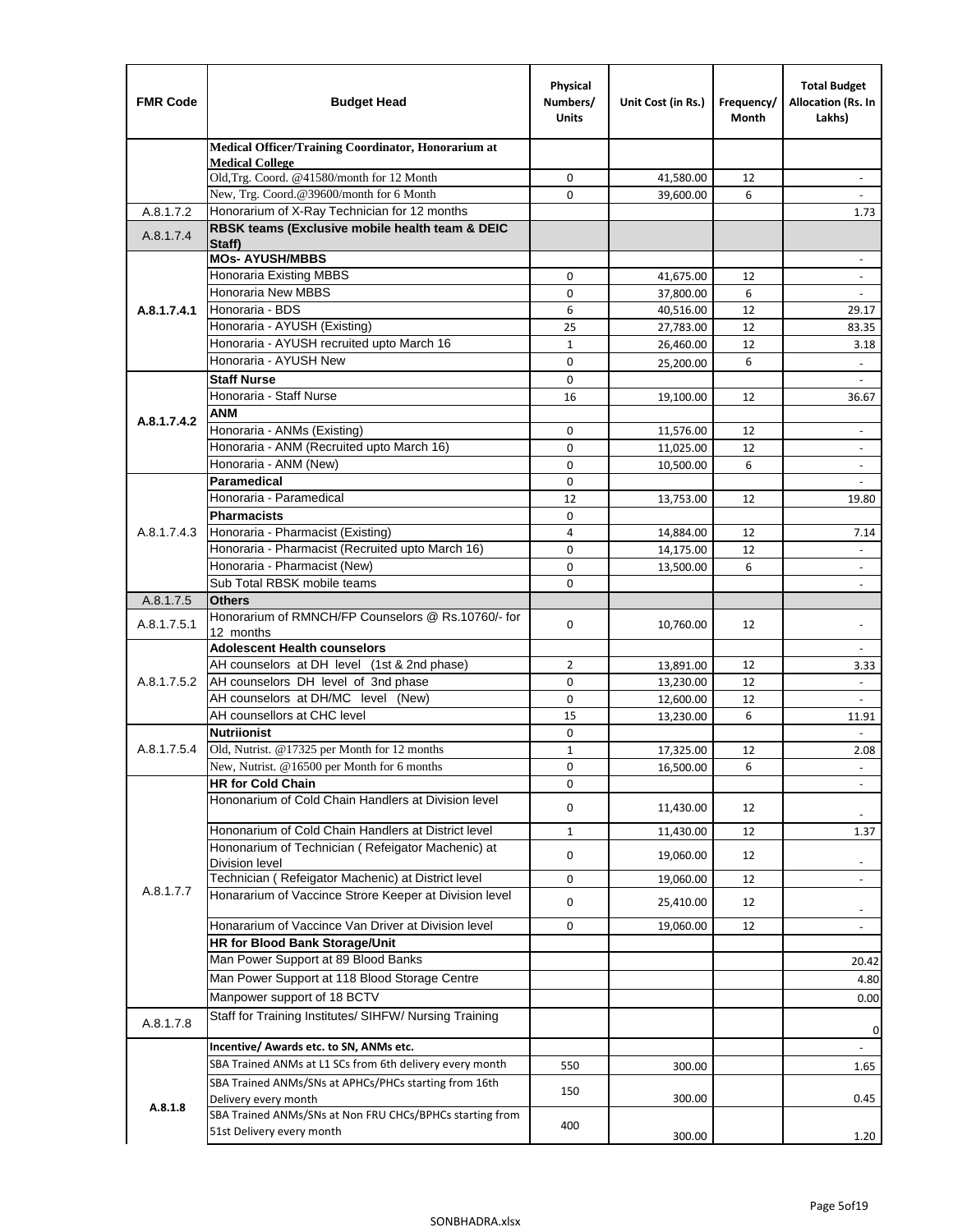| <b>FMR Code</b> | <b>Budget Head</b>                                                                                      | Physical<br>Numbers/<br><b>Units</b> | Unit Cost (in Rs.) | Frequency/<br>Month | <b>Total Budget</b><br>Allocation (Rs. In<br>Lakhs) |
|-----------------|---------------------------------------------------------------------------------------------------------|--------------------------------------|--------------------|---------------------|-----------------------------------------------------|
|                 | Incentives for EMOC teams at below District level starting from<br>6th CS every month @Rs 3000/CS       | 10                                   | 3,000.00           |                     | 0.30                                                |
| A.8.1.9         | Honorarium of Data Entry Operator at DH                                                                 |                                      |                    |                     |                                                     |
| A.8.1.10        | <b>Other Incentives Schemes (PI.Specify)</b>                                                            |                                      |                    |                     |                                                     |
| A.8.1.10.1      | Fixed difficult area Incentive                                                                          | $\mathbf 0$                          |                    |                     |                                                     |
| A.8.1.10.2      | FRU Operationalization for Gynae & anaesthetist<br>specialist on call from govt sector for NHPDs & HPDs | 80                                   | 3,000.00           |                     | 2.40                                                |
| A.8.1.10.3      | FRU Operationalization Gynaecologists specialist on call<br>for NHPDs & HPDs                            | 40                                   | 4,500.00           |                     | 1.80                                                |
| A.8.1.10.4      | FRU Operationalization anaesthetist specialist on call for<br><b>NHPDs &amp; HPDs</b>                   | 80                                   | 3,000.00           |                     | 2.40                                                |
| A.8.1.10.5      | Performance based Incentives to RMNCH+A Counsellors<br>in Family Planning @ Rs.50/ client               | $\mathbf 0$                          | 50.00              |                     | $\overline{\phantom{m}}$                            |
| A.8.1.11        | <b>Support Staff for Health Facilities</b>                                                              |                                      |                    |                     |                                                     |
|                 | <b>HR-NRC</b>                                                                                           |                                      |                    |                     | $\blacksquare$                                      |
|                 | Cook                                                                                                    |                                      |                    |                     |                                                     |
|                 | Old, Cook @7500 per Month for 12 months<br>New, Cook @7500 per Month for 6 months                       | $\mathbf{1}$                         | 7,500.00           | 12                  | 0.90                                                |
|                 | <b>Care Taker</b>                                                                                       | 0                                    | 7,500.00           | 6                   | $\Box$                                              |
|                 | Old, Caretaker @6400 per Month for 12 months                                                            | $\mathbf{1}$                         | 6,400.00           | 12                  | 0.77                                                |
|                 | New, Caretaker @6400 per Month for 6 months                                                             | 0                                    | 6,400.00           | 6                   | ÷,                                                  |
|                 | <b>Cleaner</b>                                                                                          |                                      |                    |                     |                                                     |
|                 | Old, Cleaner @6400 per Month for 12 months                                                              | $\mathbf{1}$                         | 6,400.00           | 12                  | 0.77                                                |
|                 | New, Cleaner @6400 per Month for 6 months                                                               | $\mathbf 0$                          | 6,400.00           | 6                   |                                                     |
|                 | <b>HR-SNCU</b>                                                                                          |                                      |                    |                     |                                                     |
| A.8.1.11.f      | Cleaner/ Ward Ayah/Security Guard                                                                       |                                      |                    |                     |                                                     |
|                 | Existing CL/WA Honorarium @ Rs. 6400/monty for 12<br>months                                             | $\mathbf 0$                          | 6,400.00           | 12                  |                                                     |
|                 | New CL/WA/SG Honorarium @ Rs. 6400/month for 6<br>month                                                 | 9                                    | 6,400.00           | 6                   | 3.46                                                |
|                 | <b>Data Entry Oprator</b><br>old DEO Honorarium @ Rs.12000/- p.m. for 12 months                         |                                      |                    |                     |                                                     |
|                 | New DEO Honorarium @ Rs.12000/- p.m. for 6 months                                                       | $\mathbf 0$                          | 12,000.00          | 12                  |                                                     |
|                 |                                                                                                         | $\mathbf{1}$                         | 12,000.00          | 6                   | 0.72                                                |
|                 | Human Resource Pediatric Intencive Care unit (PICU)                                                     |                                      |                    |                     |                                                     |
|                 | Ward Aaya/Sweeper Honorarium @ Rs. 6400/Month for 6                                                     | $\mathbf 0$                          |                    |                     |                                                     |
|                 | months                                                                                                  |                                      | 6,400.00           | 6                   |                                                     |
|                 | Sub-total HR                                                                                            |                                      |                    |                     | 452.51                                              |
|                 |                                                                                                         |                                      |                    |                     |                                                     |
| A.9<br>A.9.1    | <b>TRAINING</b><br>Skill lab                                                                            |                                      |                    |                     |                                                     |
| A.9.1.3         | Training Motivation and follow up visit                                                                 |                                      |                    |                     | 0                                                   |
| A.9.3           | <b>Maternal Health Training</b>                                                                         |                                      |                    |                     |                                                     |
| A.9.3.1.4       | Training of ANMs / LHVs in SBA                                                                          |                                      |                    |                     | 7.60                                                |
| A.9.3.7         | Other maternal health training (please specify)                                                         |                                      |                    |                     |                                                     |
| A.9.3.7.1       | MDR training of District and Block level officials                                                      | $\overline{2}$                       | 22,950.00          |                     | 0.46                                                |
| A.9.3.7.5       | ANM Training on new ANC guidelines and HRPs                                                             |                                      |                    |                     |                                                     |
|                 | District level                                                                                          | $\overline{2}$                       | 29,300.00          |                     | 0.59                                                |
|                 | <b>Block Level</b>                                                                                      | 8                                    | 31,050.00          |                     | 2.48                                                |
| A.9.10          | <b>Training (Nursing)</b>                                                                               |                                      |                    |                     | $\blacksquare$                                      |
| A.9.10.1        | Strengthening of Existing Training Institutions/Nursing School<br>excluding infrastructure and HR.      | 0                                    | 4,300,000.00       |                     |                                                     |
| A.9.10.2        | New Training Institutions/School                                                                        | $\mathbf{1}$                         | 152,000.00         |                     | 1.52                                                |
|                 | <b>National Dewarming Day</b>                                                                           |                                      |                    |                     |                                                     |
| A.9.11.3        | Orientaion meeting-District level                                                                       | $\mathbf 1$                          | 5000               | $\overline{2}$      | 0.10                                                |
|                 | Orientaion meeting-Block level                                                                          | 8                                    | 7500               | $\overline{2}$      | 1.20                                                |
| A.9.12          | <b>RBSK training</b>                                                                                    |                                      |                    |                     |                                                     |
| A.9.12.1        | RBSK Training -Training of Mobile health team -<br>technical and managerial (5 days)                    |                                      |                    |                     | 0                                                   |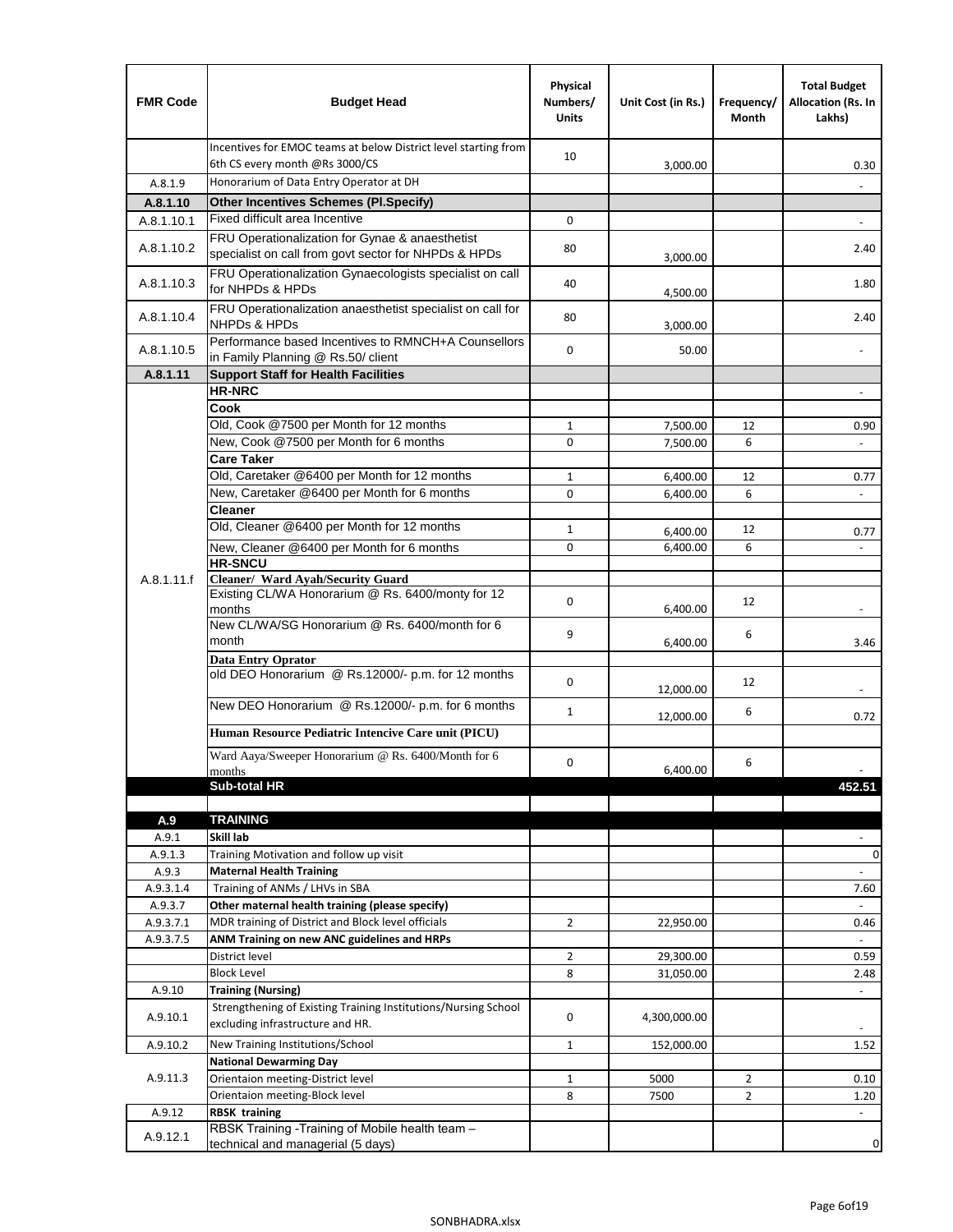| <b>FMR Code</b>       | <b>Budget Head</b>                                                                           | Physical<br>Numbers/<br><b>Units</b> | Unit Cost (in Rs.) | Frequency/<br>Month | <b>Total Budget</b><br>Allocation (Rs. In<br>Lakhs) |
|-----------------------|----------------------------------------------------------------------------------------------|--------------------------------------|--------------------|---------------------|-----------------------------------------------------|
|                       |                                                                                              |                                      |                    |                     |                                                     |
|                       | <b>Sub-total Training</b>                                                                    |                                      |                    |                     | 13.95                                               |
| A.10                  | <b>PROGRAMME MANAGEMENT</b>                                                                  |                                      |                    |                     |                                                     |
| A.10.2                | Contractual Staff for DPMSU recruited and in position                                        |                                      |                    |                     |                                                     |
| A.10.2.1              | District Programme Manager                                                                   | $\mathbf{1}$                         | 39,690.00          | 12                  | 4.76                                                |
| A.10.2.2              | <b>District Accounts Manager</b>                                                             | $\mathbf{1}$                         | 32,303.00          | 12                  | 3.88                                                |
| A.10.2.3              | District Data Manager                                                                        | $\mathbf{1}$                         | 22,050.00          | 12                  | 2.65                                                |
| A.10.2.4              | Consultants/ Programme Officers (Kindly Specify)                                             | $\mathbf 0$                          |                    |                     |                                                     |
|                       | Honorarium of RKSK Coordinator                                                               | $\mathbf{1}$                         | 25,000.00          | 9                   | 2.25                                                |
| A.10.2.5              | Accountants                                                                                  | 0                                    |                    |                     |                                                     |
| A.10.2.6              | Data Entry Operators                                                                         | 0                                    |                    |                     | $\blacksquare$                                      |
| A.10.2.7              | Support Staff (Kindly Specify)                                                               | $\mathbf{1}$                         | 8,269.00           | 12                  | 0.99                                                |
| A.10.2.8.1            | Operational Cost for DPMU unit                                                               | $\mathbf{1}$                         | 89,250.00          | 12                  | 10.71                                               |
| A.10.2.8.5            | <b>DEIC Managers</b>                                                                         | $\mathbf{1}$                         | 33,000.00          | 10                  | 3.30                                                |
| A.10.3                | <b>Strengthening of Block PMU</b>                                                            |                                      |                    |                     |                                                     |
| A.10.3.1              | <b>Block Programme Manager</b>                                                               |                                      |                    |                     | 23.28                                               |
| A.10.3.2              | <b>Block Accounts Manager</b>                                                                |                                      | 12,128.00          | 12                  | 11.64                                               |
| A.10.3.7.1            | Operational Cost for BPMU unit<br><b>Concurrent Audit system</b>                             | 8                                    | 15,000.00          | 12                  | 14.40                                               |
| A.10.6                | Monthly Concurrent Audit                                                                     | $\mathbf{1}$                         | 4,500.00           | 12                  | 0.54                                                |
|                       | <b>Block Spesific Work</b>                                                                   | 8                                    | 500.00             | 12                  | 0.48                                                |
| A.10.7                | <b>Mobility Support, Field Visits</b>                                                        |                                      |                    |                     |                                                     |
| A.10.7.2              | <b>DPMU/District</b>                                                                         | 2                                    | 30,000.00          | 12                  | 7.20                                                |
| A.10.7.3              | <b>BPMU/Block</b>                                                                            | 8                                    | 30,000.00          | 12                  | 28.80                                               |
| A.10.8.1              | Vehicles for Divisional / AD office                                                          | 0                                    | 30,000.00          | 12                  | $\mathbf{r}$                                        |
|                       | <b>Sub-total Programme Management</b>                                                        |                                      |                    |                     |                                                     |
|                       |                                                                                              |                                      |                    |                     | 114.89                                              |
|                       | Total of RMNCH+A                                                                             |                                      |                    |                     | 1,620.16                                            |
|                       |                                                                                              |                                      |                    |                     |                                                     |
| в                     | Additionalities under NRHM (Mission Flexible Pool)                                           |                                      |                    |                     |                                                     |
|                       |                                                                                              |                                      |                    |                     |                                                     |
| <b>B1</b><br>B1.1.1.3 | <b>ASHA</b><br><b>Supplementary training for ASHAs</b>                                       |                                      |                    |                     |                                                     |
|                       | TOT of ASHA Trainer- I round (at RHFWTC)                                                     |                                      |                    |                     |                                                     |
| B1.1.1.3.1            | Batch cost+Equipment+Module+ Monitoring Visit                                                |                                      |                    |                     |                                                     |
| B1.1.1.3.2            | TOT of ASHA Trainers -II Round (at RHFWTC)                                                   |                                      |                    |                     |                                                     |
| B1.1.1.4              | Post training support and supervision                                                        |                                      |                    |                     | $\overline{\phantom{a}}$                            |
|                       | Supervision costs by ASHA facilitators<br>(12 months)                                        |                                      |                    |                     |                                                     |
| B1.1.1.4.1            | Supervision costs by ASHA facilitators<br>(6 months)                                         |                                      |                    |                     |                                                     |
|                       |                                                                                              |                                      |                    |                     | 22.50                                               |
| B1.1.1.4.2            | Monthly review Meeting of ASHA Sangini with BCPM                                             |                                      |                    |                     | 1.35                                                |
| B <sub>1.1.3</sub>    | Performance Incentive/Other Incentive to ASHAs (if                                           |                                      |                    |                     |                                                     |
| B1.1.3.1              | any)<br><b>ASHA incentives under Maternal Health</b>                                         |                                      |                    |                     |                                                     |
| B1.1.3.1.2            | Maternal Death Audit Information                                                             | 143                                  | 200.00             |                     | 0.29                                                |
| B1.1.3.2              | Incentive to ASHA under Child Health                                                         |                                      |                    |                     | $\sim$                                              |
| B1.1.3.2.1            | Incentive for Home Based Newborn Care programme                                              | 43974                                | 250.00             |                     | 109.94                                              |
| B1.1.3.2.4            | Incentive for referral of SAM cases to NRC @ Rs.50/Case                                      | 240                                  | 50.00              |                     | 0.12                                                |
| B1.1.3.2.5            | Incentive for follow up of discharge of SAM children from<br>NRCs @ Rs. 100/ for 4 Follow up | 240                                  | 100.00             |                     | 0.24                                                |
| B1.1.3.3              | ASHA Incentives under family planning (ESB/ PPIUCD/<br>Others)                               |                                      |                    |                     |                                                     |
| B1.1.3.3.1            | ASHA PPIUCD incentive for accompanying the client for<br>PPIUCD insertion                    | 3400                                 | 150.00             |                     | 5.10                                                |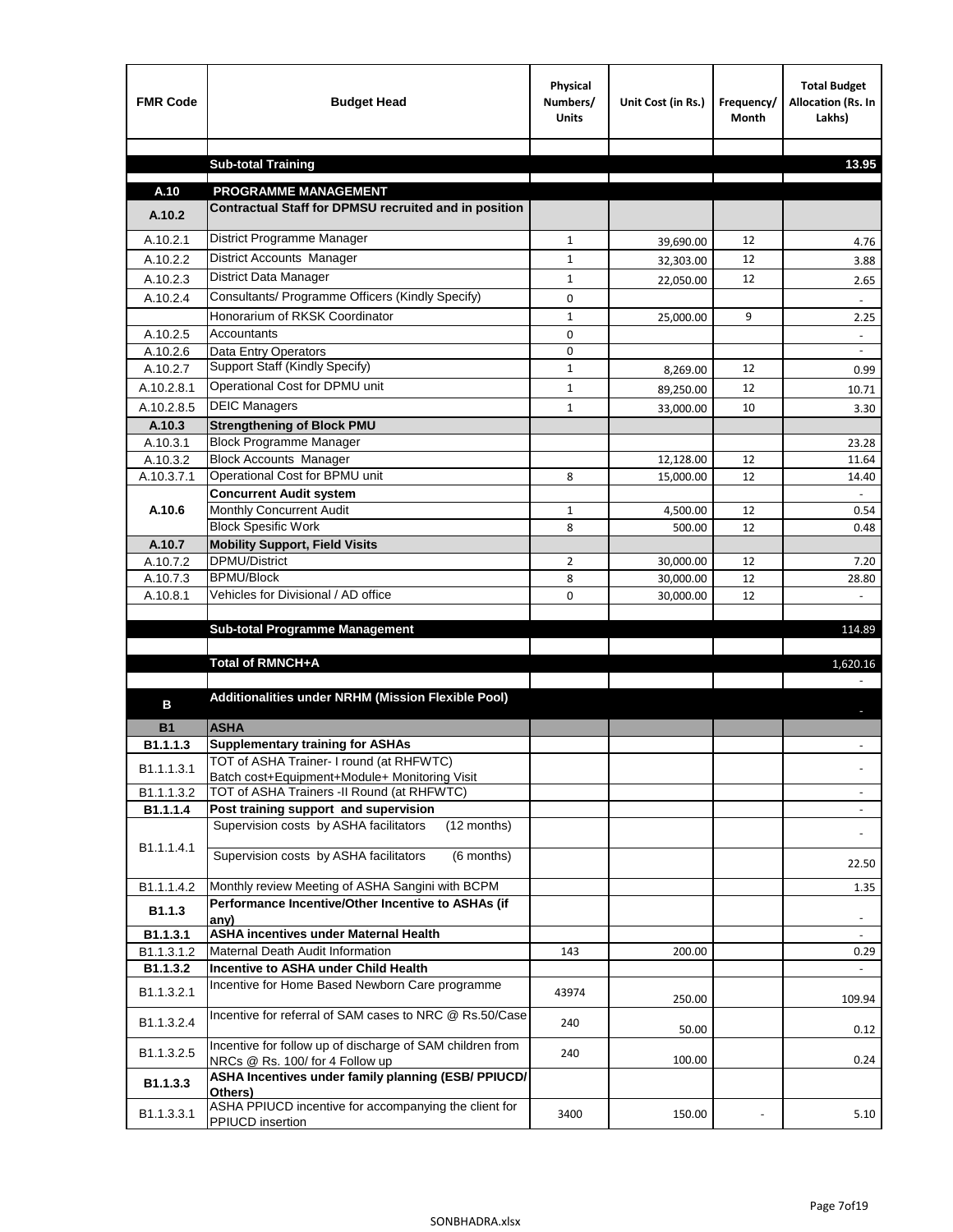| <b>FMR Code</b>            | <b>Budget Head</b>                                                                                                                                                    | Physical<br>Numbers/<br><b>Units</b> | Unit Cost (in Rs.) | Frequency/<br>Month | <b>Total Budget</b><br><b>Allocation (Rs. In</b><br>Lakhs) |
|----------------------------|-----------------------------------------------------------------------------------------------------------------------------------------------------------------------|--------------------------------------|--------------------|---------------------|------------------------------------------------------------|
|                            | ASHA incentive under ESB scheme for promoting<br>spacing of births @ 500/- per ASHA/client                                                                            | 270                                  | 500.00             |                     | 1.35                                                       |
| B <sub>1.1</sub> , 3, 3, 2 | Spacing for 2 years after marriage @ 500/- per<br>ASHA/client                                                                                                         | 284                                  | 500.00             |                     | 1.42                                                       |
| B1.1.3.3.3                 | ASHA Incentive under ESB scheme for promoting<br>adoption of limiting method upto two children @ Rs. 1000<br>per client                                               | 330                                  | 1,000.00           |                     | 3.30                                                       |
| B1.1.3.6                   | <b>ASHA Incentives (other)</b>                                                                                                                                        |                                      |                    |                     |                                                            |
| B <sub>1.1</sub> , 3, 5, 3 | ASHA incentive for NDD for 2 round                                                                                                                                    | 1548                                 | 100.00             | $\overline{2}$      | 3.10                                                       |
| B <sub>1.1</sub> .3.6.1    | Amount to be released for 12 months for Routine<br>activities (4 month incentive for ASHAs those are yet to<br>be placed)                                             |                                      |                    |                     | 158.96                                                     |
| B1.1.3.6.4                 | Incentive to ASHA Facilitator (12 Months)                                                                                                                             |                                      |                    |                     | ä,                                                         |
| B <sub>1.1</sub> .3.6.5    | Reimbursement of travel expenses for accompanying a<br>woman to facility for surgical abortion (MVA/EVA) @<br>Rs.150/-per case                                        | 30                                   | 150.00             |                     | 0.05                                                       |
| B <sub>1.1</sub> .3.6.6    | Reimbursement of travel expenses for accompanying a<br>woman to facility for medical abortion (MMA) @ Rs.225/-<br>per case                                            | 30                                   | 225.00             |                     | 0.07                                                       |
| B1.1.3.6.9                 | ASHA Torch (NO. of ASHA +AF) @ Rs. 262.20                                                                                                                             |                                      |                    |                     | 4.26                                                       |
| B1.1.3.7                   | Other (support provisions to ASHA such as uniform,<br>diary, ASHA Ghar etc)                                                                                           |                                      |                    |                     |                                                            |
| B <sub>1.1</sub> .3.7.2    | ASHA Payment Voucher, Payment Register and VHIR<br>1.@ Rs. 25/ASHA, 2.@Rs.50/AF, 3.@Rs.150/block for<br>ASHa master payment register,<br>4. @Rs.174.5/ASHA/B1.1.3.7.2 |                                      |                    |                     | 3.14                                                       |
| B <sub>1.1</sub> , 3.7.4   | ASHA SAREE (TA/DA for Attending monthly meeting) No.<br>of ASHA+AF @ Rs.450                                                                                           |                                      |                    |                     | 7.30                                                       |
| B1.1.5.1                   | Honorarium of Regional Coordinator                                                                                                                                    |                                      |                    |                     |                                                            |
| B <sub>1.1.5.2</sub>       | Honararium of District Community Process Manager                                                                                                                      | $\mathbf{1}$                         | 32,303.00          | 12                  | 3.88                                                       |
| B1.1.5.3                   | Honararium of Block Community Process Manager                                                                                                                         | 8                                    | 12,000.00          | 12                  | 11.52                                                      |
|                            | Mobility cost for ARC/AMG                                                                                                                                             |                                      |                    |                     |                                                            |
| B <sub>1.1.5.4</sub>       | AMG cost                                                                                                                                                              | $\mathbf{1}$                         | 10,000.00          | $\mathbf{1}$        | 0.10                                                       |
|                            | Quarterly BCPM meeting at Divisional Head Quarter @                                                                                                                   |                                      |                    |                     |                                                            |
|                            | rs. 500/BCPM/qtr.                                                                                                                                                     |                                      |                    |                     |                                                            |
|                            | <b>Sub Total of ASHA</b>                                                                                                                                              |                                      |                    |                     | 337.96263                                                  |
|                            |                                                                                                                                                                       |                                      |                    |                     |                                                            |
| B.2                        | <b>Untied Fund</b>                                                                                                                                                    |                                      |                    |                     |                                                            |
| B <sub>2.3</sub>           | <b>CHCs</b><br><b>PHCs</b>                                                                                                                                            |                                      |                    |                     | 12.00                                                      |
| B <sub>2.4</sub>           | <b>Sub Total of Untied Fund</b>                                                                                                                                       |                                      |                    |                     | 13.12<br>25.118                                            |
|                            |                                                                                                                                                                       |                                      |                    |                     |                                                            |
| <b>B9</b>                  | <b>Mainstreaming of AYUSH</b>                                                                                                                                         |                                      |                    |                     |                                                            |
| B.9.1                      | Medical Officers at CHCs/ PHCs (Only AYUSH)                                                                                                                           |                                      |                    |                     |                                                            |
| B.9.1.1                    | DH                                                                                                                                                                    | $\overline{2}$                       | 29,106.00          | 12                  | 6.99                                                       |
| B.9.1.2                    | <b>FRUs</b>                                                                                                                                                           | 4                                    | 29,106.00          | 12                  | 13.97                                                      |
| B.9.1.3                    | Non FRU SDH/ CHC                                                                                                                                                      | 10                                   | 29,106.00          | 12                  | 34.93                                                      |
| B.9.1.4                    | 24 X 7 PHC                                                                                                                                                            | 4                                    | 29,106.00          | 12                  | 13.97                                                      |
| B.9.1.5                    | Non-24 X 7 PHCs/ APHCs                                                                                                                                                | 0                                    | 29,106.00          | 12                  |                                                            |
| B.9.2                      | Other Staff Nurses and Supervisory Nurses/ AYUSH<br>pharmacists (Only AYUSH)                                                                                          |                                      |                    |                     |                                                            |
| B.9.2.1                    | DH                                                                                                                                                                    | $\mathbf{1}$                         | 10,914.75          | 12                  | 1.31                                                       |
| B.9.2.2                    | <b>FRUs</b>                                                                                                                                                           | $\mathbf{1}$                         | 10,914.75          | 12                  | 1.31                                                       |
| B.9.2.3                    | Non FRU SDH/ CHC                                                                                                                                                      | 7                                    | 10,914.75          | 12                  | 9.17                                                       |
| B.9.2.4                    | 24 X 7 PHC                                                                                                                                                            | $\mathbf{1}$                         | 10,914.75          | 12                  | 1.31                                                       |
| B.9.2.5                    | Non-24 X 7 PHCs                                                                                                                                                       | 0                                    | 10,914.75          | 12                  | $\sim$                                                     |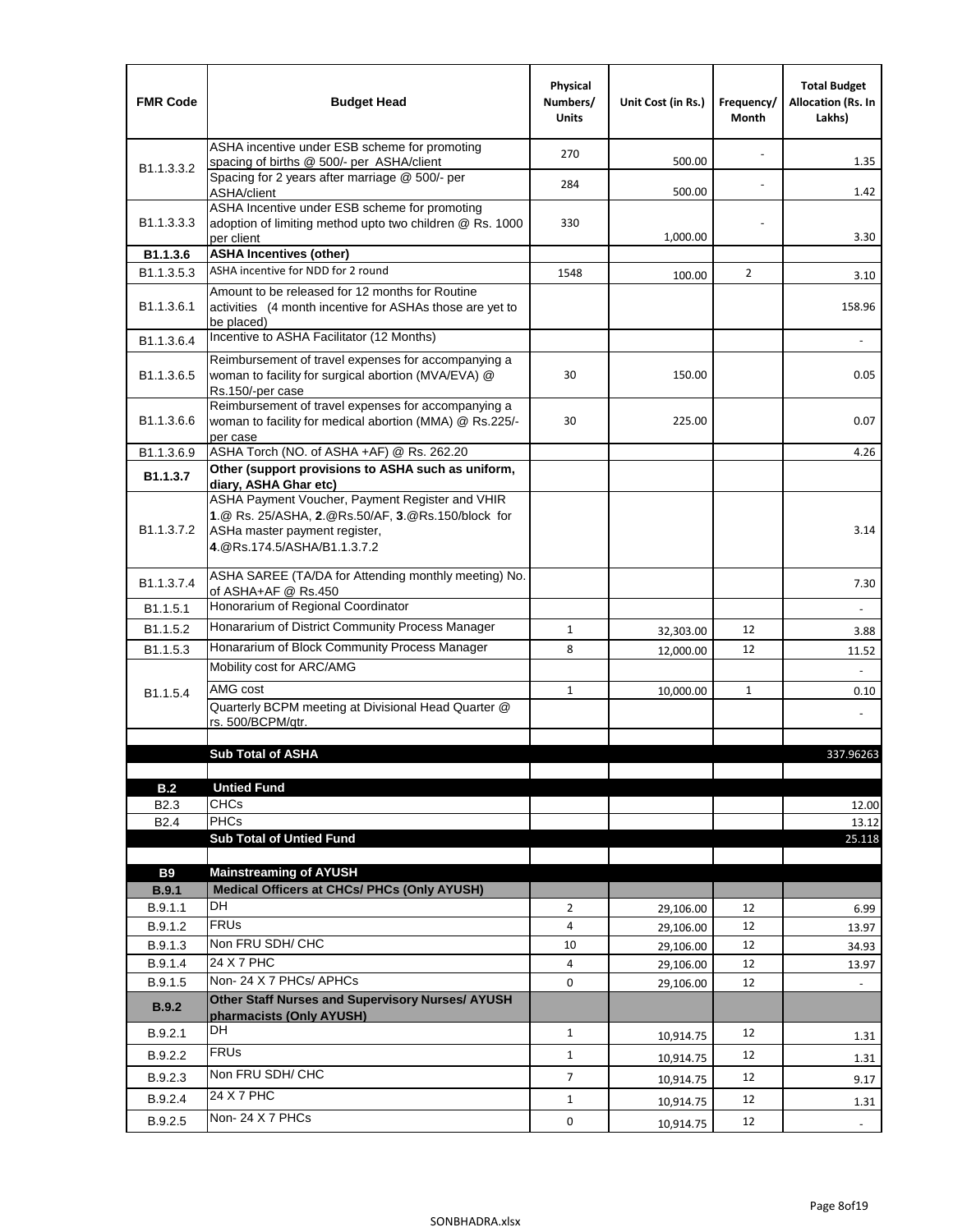| <b>FMR Code</b>               | <b>Budget Head</b>                                                                              | Physical<br>Numbers/<br><b>Units</b> | Unit Cost (in Rs.) | Frequency/<br>Month  | <b>Total Budget</b><br>Allocation (Rs. In<br>Lakhs) |
|-------------------------------|-------------------------------------------------------------------------------------------------|--------------------------------------|--------------------|----------------------|-----------------------------------------------------|
|                               | Panchkarma Unit Lokbabdhu Rajnarayna Joint<br><b>Hospital, Lucknow</b>                          |                                      |                    |                      |                                                     |
| B.9.2.6                       | Honararium of Panchkarma Technician (1Male and 1<br>Female)                                     | 0                                    | 10,000.00          | 12                   |                                                     |
|                               | Honorarium of Panchkarma Attendent                                                              | 0                                    | 8,000.00           | 12                   |                                                     |
|                               | Lumpsum amount for Sweeper (Safai Karmi)                                                        |                                      |                    |                      | 0                                                   |
| <b>B9.3</b>                   | <b>Other Activities (Excluding HR)</b>                                                          |                                      |                    |                      |                                                     |
| B9.3.1                        | Contingency AYUSH wings                                                                         | $\mathbf{1}$                         | 20,000.00          |                      | 0.20                                                |
| B9.3.3                        | Establishment of Panchkarma Unit                                                                |                                      |                    |                      | $\mathbf 0$                                         |
| B9.3.4                        | Construction of AYUSH Wing                                                                      | 0                                    | 3,000,000.00       |                      |                                                     |
|                               |                                                                                                 |                                      |                    |                      |                                                     |
|                               | Sub Total of Mainstreaming of AYUSH                                                             |                                      |                    |                      | 83.15                                               |
|                               |                                                                                                 |                                      |                    |                      |                                                     |
| <b>B10</b>                    | <b>IEC-BCC NRHM</b>                                                                             |                                      |                    |                      |                                                     |
| B.10.3.5                      | <b>Girls Child Day</b><br><b>Division level</b>                                                 | 0                                    | 50,000.00          | 1                    |                                                     |
|                               | <b>Block level</b>                                                                              | 8                                    | 10,000.00          | $\mathbf{1}$         | 0.80                                                |
| <b>B.10.7</b>                 | Priniting activities (please specify)                                                           |                                      |                    |                      |                                                     |
| B.10.7.1                      | SM booklet @Rs 20.00 for all ANCs                                                               | 66174                                | 20.00              |                      | 13.23                                               |
|                               | MCP card @ Rs 10 for all ANCs                                                                   | 66174                                | 10.00              |                      | 6.62                                                |
| <b>B.10.7.4</b><br>B.10.7.4.1 | <b>Other printing</b><br><b>IEC-BCC Material for NDD</b>                                        |                                      |                    |                      |                                                     |
|                               | IEC material, poster, banner @ Rs. 14000 per block for 2<br>round                               | 8                                    | 14000              | $\overline{2}$       | 2.24                                                |
|                               | Teaching and community hand bills/pumphlets and check<br>list @ Rs. 14000 per block for 2 round | 8                                    | 14000              | $\overline{2}$       | 2.24                                                |
|                               | 5 Fipchart per block @ Rs. 200 per Flip chart( one time)                                        | 40                                   | 200                | 1                    | 0.08                                                |
|                               | AWW and Teacher hand out @ Rs. 7 each for 2 round                                               | 4289                                 | $\overline{7}$     | 2                    | 0.60                                                |
|                               | ASHA hand out @ Rs. 2 each for 2 round                                                          | 1548                                 | $\overline{2}$     | 2                    | 0.06                                                |
|                               | <b>AFHC cards</b>                                                                               |                                      |                    |                      |                                                     |
|                               | For DH & MC level Existing AFHS clinics                                                         | $\overline{2}$                       | 0.50               | 2000                 | 0.02                                                |
| <b>B.10.7.4.2</b>             | For CHC level Existing AFHS clinics<br>For PHC level existing AFHS clinics                      | 8                                    | 0.50               | 2000                 | 0.08                                                |
|                               | AFHC Register (3 register per clinic)                                                           | 16<br>78                             | 0.50<br>150.00     | 2000<br>$\mathbf{1}$ | 0.16<br>0.12                                        |
|                               | Printing of RBSK card and registers                                                             | 0                                    |                    |                      |                                                     |
|                               | MHT Register for AWC                                                                            | 288                                  | 100.00             | $\mathbf{1}$         | 0.29                                                |
|                               | MHT Register for School                                                                         | 414                                  |                    | $\mathbf{1}$         |                                                     |
| B.10.7.4.3                    | (Class-1 to 12)<br>RBSK Format (microplan, reporting) @ Rs. 3000/ per                           |                                      | 100.00             |                      | 0.41                                                |
|                               | block                                                                                           | 8                                    | 3,000.00           | $\mathbf{1}$         | 0.24                                                |
|                               | RBSK card for children of AWC and School                                                        |                                      |                    |                      |                                                     |
|                               | AWC (Twice in year)<br>School (Class 1 to 12)                                                   | 144184                               | 1.20               |                      | 1.73                                                |
|                               |                                                                                                 | 206819                               | 0.75               |                      | 1.55                                                |
|                               | <b>Sub Total IEC</b>                                                                            |                                      |                    |                      | 30.47                                               |
|                               |                                                                                                 |                                      |                    |                      |                                                     |
| <b>B.11</b>                   |                                                                                                 |                                      |                    |                      |                                                     |
| B.11.2.5                      | Recurring support of 18 BCTV                                                                    |                                      |                    |                      | 0                                                   |
| <b>B14</b>                    | Innovations (if any)                                                                            |                                      |                    |                      |                                                     |
|                               | Religious and Community Leaders Meet @ Rs.                                                      |                                      |                    |                      |                                                     |
| B14.6                         | 10000/District/meeting                                                                          | $\mathbf{1}$                         | 10,000.00          |                      | 0.10                                                |
| B14.11                        | Rogi Sahayata Kendra @ Rs. 664200 including 5%<br>increment in HR cost                          |                                      |                    |                      | 6.64                                                |
| B14.12                        | AAA Platform - Monitoring & Microplanning meeting for<br>frontline workers                      |                                      |                    |                      | 37.94                                               |
|                               | Nurse Mentor Programme and Establishment of Mini                                                |                                      |                    |                      |                                                     |
|                               | <b>Skill Lab</b>                                                                                |                                      |                    |                      |                                                     |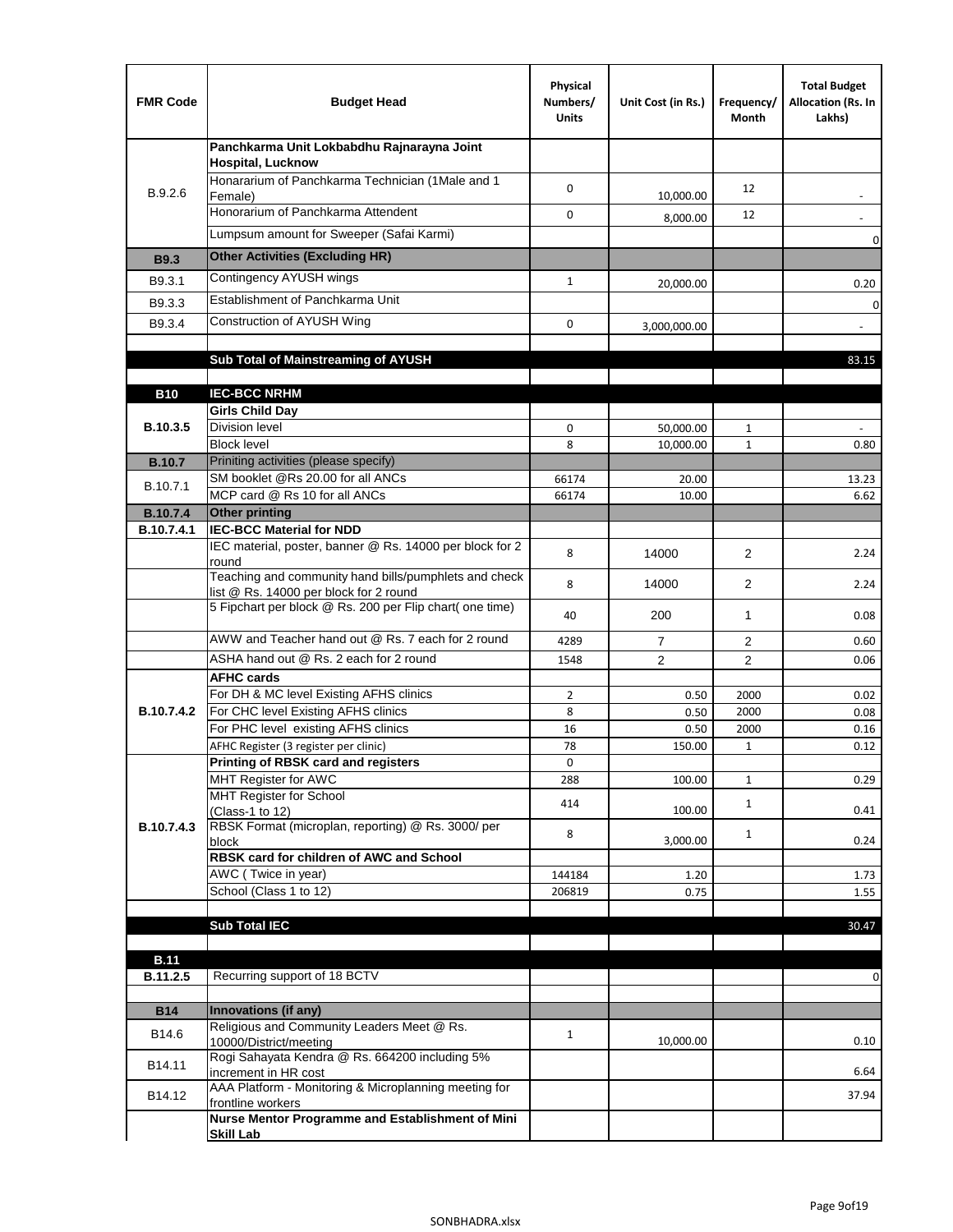| <b>FMR Code</b> | <b>Budget Head</b>                                                                         | Physical<br>Numbers/<br><b>Units</b> | Unit Cost (in Rs.) | Frequency/<br>Month | <b>Total Budget</b><br>Allocation (Rs. In<br>Lakhs) |
|-----------------|--------------------------------------------------------------------------------------------|--------------------------------------|--------------------|---------------------|-----------------------------------------------------|
| B14.19          | Honoraium of Naurse Mentor (Existing)                                                      | 0                                    | 38,588.00          | 12                  |                                                     |
|                 | Honoraium of Naurse Mentor for 12 montys (New)                                             | $1\,$                                | 36,750.00          | 12                  | 4.41                                                |
|                 | Honoraium of Naurse Mentor fro 10 months (New)                                             | $\mathbf{1}$                         | 36,750.00          | 10                  | 3.68                                                |
| B14.22          | Training Strategy for Village Health and Nutrition Days<br>(VHNDs)                         |                                      |                    |                     | 4.64                                                |
|                 | Free Transport Facilities to PLHIV(People Living with                                      |                                      |                    |                     |                                                     |
| B14.25          | <b>HIV)</b> for treatment                                                                  |                                      |                    |                     |                                                     |
|                 | On ART cost                                                                                |                                      |                    |                     |                                                     |
|                 | PRE ART Cost                                                                               |                                      |                    |                     |                                                     |
|                 | <b>KAYAKALP' Award Scheme</b>                                                              |                                      |                    |                     |                                                     |
|                 | Training for Swachha Bharat Abhiyan                                                        |                                      |                    |                     |                                                     |
|                 | Awareness cum Internal Assessors Training Workshop @                                       |                                      |                    |                     |                                                     |
|                 | Rs. 33000/Disitrict                                                                        |                                      |                    |                     | 0.33                                                |
|                 | District level Hospital Rs. 20000/District                                                 |                                      |                    |                     | 0.20                                                |
|                 | <b>CHC</b> level<br>PHC level                                                              | 3                                    | 15,000.00          |                     | 0.45                                                |
|                 |                                                                                            | 3                                    | 6,000.00           |                     | 0.18                                                |
| B14.29          | <b>Internal Assessment</b>                                                                 |                                      |                    |                     |                                                     |
|                 | District level Hospital (Quarterly)                                                        | $\mathbf{1}$                         | 2,000.00           | 4                   | 0.08                                                |
|                 | CHC level (Quarterly)                                                                      | 3                                    | 1,000.00           | 4                   | 0.12                                                |
|                 | PHC level (Quarterly)                                                                      | 3                                    | 500.00             | 4                   | 0.06                                                |
|                 | <b>Peer Assessment</b>                                                                     |                                      |                    |                     |                                                     |
|                 | <b>District level Hospital</b><br><b>CHC</b> level                                         | $\mathbf{1}$                         | 25,000.00          |                     | 0.25                                                |
|                 | PHC level                                                                                  | 3<br>3                               | 10,000.00          |                     | 0.30                                                |
|                 | <b>Matritwa Saptah</b>                                                                     |                                      | 5,000.00           |                     | 0.15                                                |
|                 | District level activities @Rs 50000                                                        |                                      |                    |                     | 0.50                                                |
|                 | Mobility support @ Rs 17600/block                                                          | $\mathbf{1}$                         | 50,000.00          |                     |                                                     |
|                 |                                                                                            | 8                                    | 17,600.00          |                     | 1.41                                                |
| B14.33          | Printing of formats, reports and HRP register @ 50/ANM                                     | 196                                  | 50.00              |                     | 0.10                                                |
|                 | <b>IEC Support</b>                                                                         |                                      |                    |                     |                                                     |
|                 | District level                                                                             | $\mathbf{1}$                         | 2,500.00           |                     | 0.03                                                |
|                 | <b>Block Level</b>                                                                         | 8                                    | 25,000.00          |                     | 2.00                                                |
|                 | hoarding 5/dist & 1/FRU & 1/block @ Rs. 2000/-                                             | 17                                   | 2,000.00           |                     | 0.34                                                |
|                 | <b>Gestational Diabetes Mallitius Pilot - 18 districts</b>                                 |                                      |                    |                     |                                                     |
|                 | Glucometer @ 1 /ANM+2/Block+2 additional                                                   | 0                                    | 3,000.00           |                     |                                                     |
| B14.34          | Procurement of Glucose 75mg, (2*all ANCs+24*5%GDMs)                                        | $\mathbf 0$                          | 25.00              |                     |                                                     |
|                 | Insulin 9 vials *5% ANCs                                                                   | 0                                    | 50.00              |                     | $\overline{\phantom{a}}$                            |
|                 | with syringe (900 units/+18 syringes)                                                      | 0                                    | 20.00              |                     |                                                     |
|                 | <b>Misoprost Distribution for Home Deliveries</b>                                          |                                      |                    |                     |                                                     |
|                 | Printing of registers @ Rs50.00 each                                                       |                                      |                    |                     | $\overline{\phantom{a}}$                            |
|                 | Budget for Tab Mesoprostol procurement in Lakh                                             |                                      |                    |                     | $\blacksquare$                                      |
| B14.35          | ASHA Incentive @ Rs.100.00 each case in Lakh                                               |                                      |                    |                     | $\overline{\phantom{m}}$                            |
|                 | Block level ANM/ ASHAs training @ 23650/ in Lakh                                           |                                      |                    |                     |                                                     |
|                 | District Orientation meeting @Rs 20000, in Lakh                                            |                                      |                    |                     | $\omega$                                            |
|                 | <b>Sub Total Innovation</b>                                                                |                                      |                    |                     | 63.90                                               |
| <b>B15</b>      | <b>Planning, Implementation and Monitoring</b>                                             |                                      |                    |                     |                                                     |
| <b>B15.2</b>    | <b>Quality Assurance</b>                                                                   |                                      |                    |                     |                                                     |
| B15.2.2         | <b>Division Level Human Resource</b>                                                       | 0                                    |                    |                     |                                                     |
|                 | Honorarium of Existing Divisonal Consultant -Quality @                                     |                                      |                    |                     |                                                     |
|                 | Rs. 45000/month for 10 months<br>Honorarium of Vacant Divisonal Consultant - Quality @     | $\mathbf 0$                          | 45,000.00          | 10                  |                                                     |
|                 | Rs. 45000/month for 2 months                                                               | $\mathbf 0$                          | 45,000.00          | $\overline{2}$      |                                                     |
|                 | Honararium of Existing Divisonal Consultant - Public<br>Health @ Rs.45000/PM for 10 Months | 0                                    | 45,000.00          | $\overline{2}$      |                                                     |
|                 | Honararium of Vacant Divisonal Consultant - Public Health<br>@ Rs.45000/PM for 2 Months    | $\mathbf 0$                          | 45,000.00          | 10                  |                                                     |
|                 | Data Entry Operator @Rs 12000/PM for 2 Month ("New<br>Position)                            | 0                                    | 12,000.00          | $\overline{2}$      |                                                     |
|                 | <b>District Level Human Resource</b>                                                       |                                      |                    |                     |                                                     |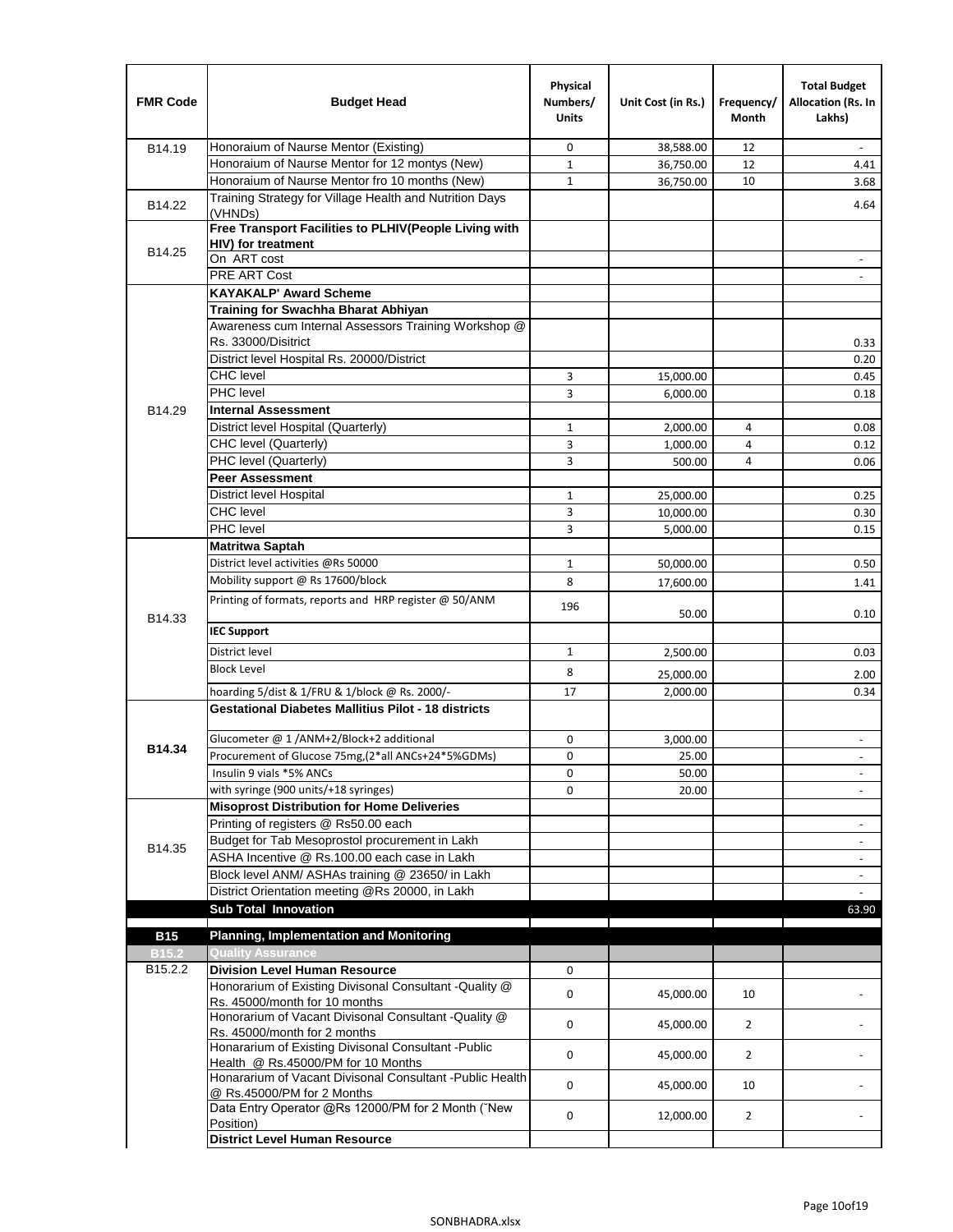| <b>FMR Code</b>         | <b>Budget Head</b>                                                                                | Physical<br>Numbers/<br><b>Units</b> | Unit Cost (in Rs.) | Frequency/<br><b>Month</b> | <b>Total Budget</b><br>Allocation (Rs. In<br>Lakhs) |
|-------------------------|---------------------------------------------------------------------------------------------------|--------------------------------------|--------------------|----------------------------|-----------------------------------------------------|
|                         | Honorarium of Existing District Consultant -Quality @ Rs.<br>40000/month for 10 months            | $\mathbf 0$                          | 40,000.00          | 10                         |                                                     |
|                         | Honorarium of Vacant District Consultant -Quality @ Rs.<br>40000/month for 2 months               | $\mathbf{1}$                         | 40,000.00          | $\overline{2}$             | 0.80                                                |
|                         | Honararium of Existing Hospital Quality Manager @<br>Rs.35000/PM for 10 Months                    | 0                                    | 35,000.00          | 10                         |                                                     |
|                         | Honararium of Vacant Hospital Quality Manager @<br>Rs.35000/PM for 2 Months                       | $\mathbf{1}$                         | 35,000.00          | $\overline{2}$             | 0.70                                                |
|                         | Data Entry Operator @ Rs 12000/PM for 2 Month ("New<br>Position)                                  | $\mathbf{1}$                         | 12,000.00          | $\overline{2}$             | 0.24                                                |
| B15.2.4                 | <b>Review meetings</b>                                                                            |                                      |                    |                            |                                                     |
| B <sub>15.2</sub> .4.2  | Division                                                                                          | 0                                    | 5,000.00           |                            |                                                     |
|                         | <b>District</b>                                                                                   | $\overline{2}$                       | 2,000.00           |                            | 0.04                                                |
| B15.2.5.2               | Monitoring and Supportive Supervision Visits-Divisional<br>QUA (10 visits per month) for 6 months | $\mathbf 0$                          | 1,800.00           |                            |                                                     |
|                         | Monitoring and Supportive Supervision Visits-District<br>QUA (10 visits per month) for 6 months   | 60                                   | 1,200.00           |                            | 0.72                                                |
|                         | <b>Office Equipments-District &amp; Division</b>                                                  |                                      |                    |                            |                                                     |
|                         | <b>Division Level</b>                                                                             |                                      |                    |                            |                                                     |
|                         | Office Equipment @ Rs.3.5 Lac/Division                                                            |                                      |                    |                            | $\sim$                                              |
| B15.2.5.5               | Operational cost @ Rs.17000/-PM for 10 Month                                                      |                                      |                    |                            | $\pmb{0}$                                           |
|                         | <b>District Level</b>                                                                             |                                      |                    |                            |                                                     |
|                         | Office Equipment @ Rs.3.5 Lac/District                                                            | 0                                    | 350,000.00         | $\mathbf{1}$               | $\blacksquare$                                      |
|                         | Operational cost @ Rs.14000/-PM for 10 Month                                                      | $1\,$                                | 14,000.00          | 10                         | 1.40                                                |
| B15.2.5.6               | Operational Cost for District Hospitals                                                           | 0                                    | 2,000.00           |                            | $\mathbf{r}$                                        |
|                         | <b>Sub Total Quality Assurance</b>                                                                |                                      |                    |                            | 3.90                                                |
| B15.3                   | <b>Monitoring and Evaluation</b>                                                                  |                                      |                    |                            |                                                     |
| B15.3.1                 | <b>HMIS</b>                                                                                       |                                      |                    |                            |                                                     |
| B15.3.1.2               | Data Entry Operators at Block level                                                               |                                      |                    |                            | 12.22                                               |
| B15.3.1.3.1             | HR and Infrastructure for 100% service updation on<br><b>HMIS/MCTS Portal</b>                     |                                      |                    |                            | 2.26                                                |
| B <sub>15.3.1.5.2</sub> | Mobility Support for HMIS & MCTS at District level                                                |                                      |                    |                            | 0.29                                                |
| B15.3.1.6               | Printing of HMIS Formats<br>Printing of MCTS follow-up formats/ services due list/ work           |                                      |                    |                            | 0.39                                                |
| B15.3.2.2               | plan                                                                                              |                                      |                    |                            | 0.52                                                |
| B15.3.2.7               | Internet Connectivity through LAN / data card                                                     |                                      |                    |                            | 0.72                                                |
| B15.3.2.8               | Procurement & Installation of VSAT (Capex)                                                        |                                      |                    |                            | 1.14                                                |
| B15.3.2.12              | Other office expenditure                                                                          |                                      |                    |                            | 1.56                                                |
| B15.3.2.13              | Printing of RCH Registers                                                                         |                                      |                    |                            | 0.33                                                |
|                         | <b>Sub Total of HMIS</b>                                                                          |                                      |                    |                            | 19.43                                               |
| <b>B.16</b>             | <b>PROCUREMENT</b>                                                                                |                                      |                    |                            |                                                     |
| B16.1                   | <b>Procurement of Equipment</b>                                                                   |                                      |                    |                            |                                                     |
|                         | <b>Equipments for Blood Banks/ BSUs</b>                                                           |                                      |                    |                            |                                                     |
| B16.1.1.1               | Equipments For Blood banks/ BCSUs                                                                 |                                      |                    |                            | 0                                                   |
| B16.1.2                 | <b>Equipments For BSUs</b><br>Procurement of equipment: CH                                        |                                      |                    |                            | 3.65                                                |
| B16.1.2.7               | Procurement of NRC Computer/Printer/UPS/Data Card @                                               | $\mathbf{1}$                         |                    | 0                          |                                                     |
|                         | Rs. 60000/NRC                                                                                     |                                      | 60,000.00          |                            | 0.60                                                |
| B16.1.2.8               | Procurement of Computer/Printer/UPS/Data Card -SNCUs                                              |                                      |                    |                            |                                                     |
|                         | for VJB Female Hospital Lucknow<br>Procurement of Equipments for SNCUs for VAB Female             |                                      |                    |                            | 0                                                   |
| B16.1.2.9               | Hospital lucknow                                                                                  |                                      |                    |                            | 0                                                   |
| B16.1.6                 | <b>Equipments for RKSK &amp; RBSK</b>                                                             |                                      |                    |                            |                                                     |
| B16.1.6.1               | <b>Equipments for AFHCs</b>                                                                       | 0                                    | 7,000.00           | $\mathbf{1}$               | ÷,                                                  |
|                         | <b>Equipment for Mobile health teams</b><br>No. of Vision Chart                                   | 0                                    |                    |                            |                                                     |
| B16.1.6.3.1<br>*        | (2 chart per team)                                                                                | 32                                   | 700                |                            | 0.22                                                |
|                         | No. of weighing scale (1 per team)                                                                | 16                                   | 1000               |                            | 0.16                                                |
|                         | No. of height scale standing (1 per team)                                                         | 16                                   | 10000              |                            | 1.60                                                |
| <b>B.16.2</b>           | <b>Procurement of Drugs</b>                                                                       |                                      |                    |                            |                                                     |
| B.16.2.2.2              | Procurement of drugs under child health (Vitamin A for<br>BSPM) No. of Bottles                    | 9578                                 | 58.00              |                            | 5.56                                                |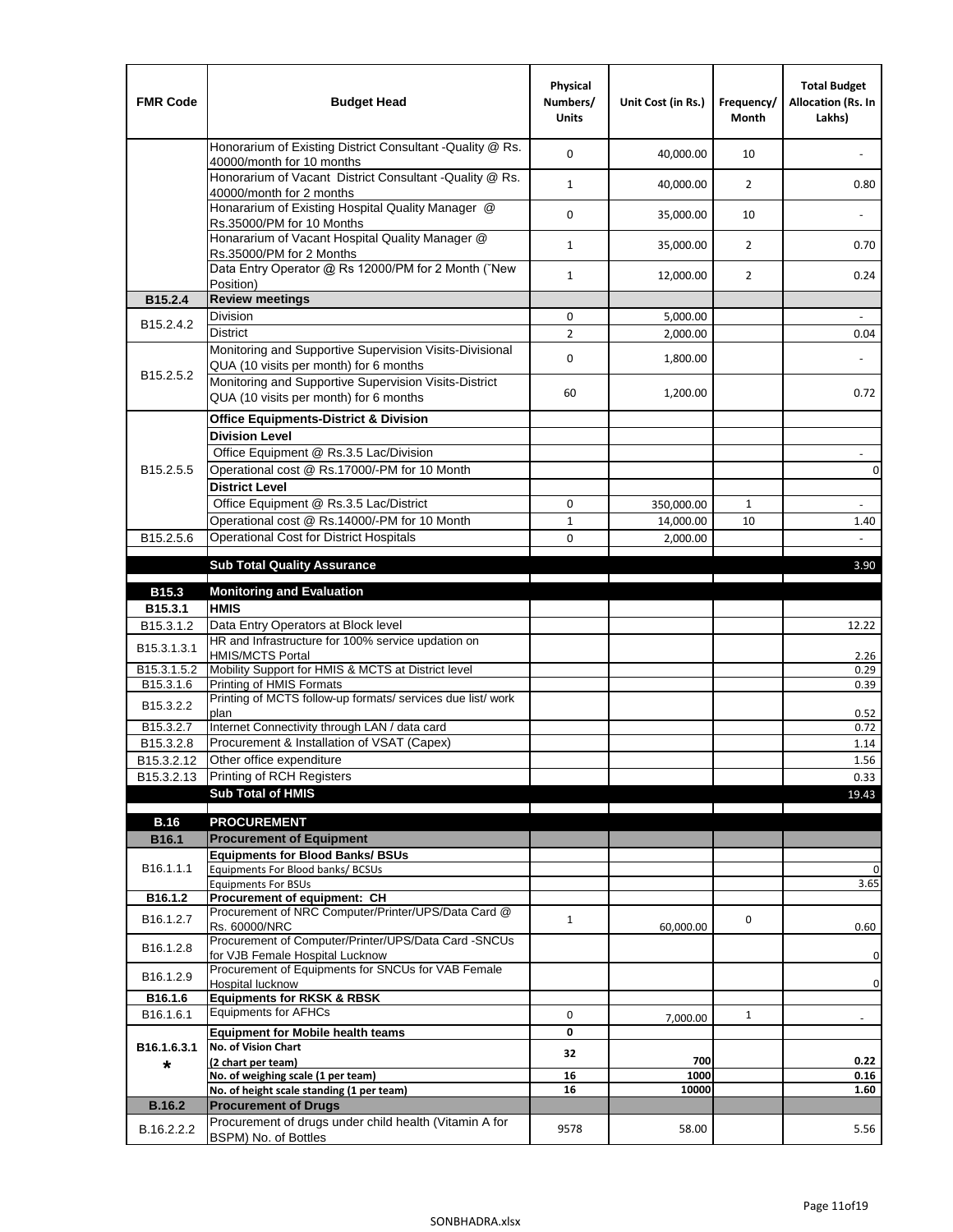| <b>FMR Code</b>               | <b>Budget Head</b>                                                                   | Physical<br>Numbers/<br><b>Units</b> | Unit Cost (in Rs.) | Frequency/<br>Month | <b>Total Budget</b><br><b>Allocation (Rs. In</b><br>Lakhs) |
|-------------------------------|--------------------------------------------------------------------------------------|--------------------------------------|--------------------|---------------------|------------------------------------------------------------|
| B.16.2.4                      | <b>Supplies for IMEP</b>                                                             |                                      |                    |                     |                                                            |
| B.16.2.4.1                    | Biomedical waste management - District level                                         |                                      |                    |                     | 5.95                                                       |
| B.16.2.4.2                    | Biomedical waste management - CHC/PHC level                                          | 6                                    | 13,109.00          | 12                  | 9.44                                                       |
| B.16.2.4.3                    | Cleaning/washing, house-keeping and laundry<br>management - District level           |                                      |                    |                     | 22.56                                                      |
| B.16.2.4.4                    | Cleaning/washing, house-keeping and laundry<br>management - CHC/PHC level            |                                      |                    |                     | 11.84                                                      |
| B.16.2.4.7                    | Cleanliness of Sub Centers for 6 months                                              | 165                                  | 500.00             | 6                   | 4.95                                                       |
| B.16.2.5.2                    | Replenishment of ASHA Drug Kit<br>@300/ Working ASHA                                 |                                      |                    |                     | 3.64                                                       |
| B.16.2.6                      | <b>National Iron Plus Initiative (Drugs&amp;Supplies)</b>                            |                                      |                    |                     |                                                            |
| B.16.2.6.1                    | Children (6m - 60months)                                                             |                                      |                    |                     |                                                            |
| B.16.2.6.1.a                  | IFA Syrup (@Rs7.99paisa/50mlBottel)                                                  | 226803                               | 7.99               |                     | 18.12                                                      |
| B.16.2.6.2                    | Children 5 - 10 years                                                                |                                      |                    |                     |                                                            |
| B.16.2.6.2.a                  | IFA tablet small Pink (45mg) @ Rs. 0.182 per tablet, 32 tablet per<br>child)         | 96774                                | 5.82               |                     | 5.64                                                       |
| B.16.2.6.2.b                  | <b>Albendazole Tablets</b>                                                           | 114783                               | 0.78               | 2                   | 1.79                                                       |
| B.16.2.6.3                    | <b>WIFS (10-19 years)</b>                                                            |                                      |                    |                     |                                                            |
| B.16.2.6.3.a                  | IFA Tablet large blue 100 mg tablet @ Rs. 1.41 per 10 tablet for 12<br>months        | 146786                               | 7.33               |                     | 10.76                                                      |
|                               | <b>Albendazole Tablets</b>                                                           |                                      |                    |                     |                                                            |
| B.16.2.6.3.b                  | For Adolescent Girls and boys (School going)                                         | 92036                                | 0.78               | $\overline{2}$      | 1.44                                                       |
|                               | For Adolescent Girls (out of School)                                                 | 54750                                | 0.78               | $\overline{2}$      | 0.85                                                       |
| B.16.2.7                      | Drugs & supplies for RBSK<br>Medicine for Mobile health team                         |                                      |                    |                     |                                                            |
| B.16.2.7.1<br><b>B.16.2.8</b> | Drugs & supplies for AYUSH                                                           | 16<br>20                             | 5,000.00           |                     | 0.80                                                       |
|                               | Blood Bags for 93 functional Blood Bank                                              |                                      | 100,000.00         |                     | 20.00                                                      |
| B.16.2.10                     |                                                                                      |                                      |                    |                     | 0.35                                                       |
|                               | For Diagnostics Kits for 93 functional blood bank<br><b>Sub Total of Procurement</b> |                                      |                    |                     | 0.95                                                       |
|                               |                                                                                      |                                      |                    |                     | 130.85                                                     |
| <b>B.18</b>                   | <b>New Initiatives/ Strategic Interventions</b>                                      |                                      |                    |                     |                                                            |
| <b>B.18.2</b>                 | <b>Ca Cx Screening</b>                                                               |                                      |                    |                     |                                                            |
|                               | 7+ Strategy                                                                          |                                      |                    |                     | 0                                                          |
|                               | <b>Family Planning</b>                                                               |                                      |                    |                     |                                                            |
| B18.4                         | No of District Level Govt. COT @ Rs.30000/month for 12<br>month                      | 0                                    | 30,000.00          | 12                  |                                                            |
|                               | Extra Incentive for Interval Sterilization @ Rs.260/case                             |                                      |                    |                     |                                                            |
|                               |                                                                                      | 0                                    | 260.00             |                     |                                                            |
|                               | Extra Incentive for NSV @ Rs.310/- case                                              | 0                                    | 310.00             |                     |                                                            |
|                               | <b>Sub Total of New Innitiatives</b>                                                 |                                      |                    |                     |                                                            |
|                               |                                                                                      |                                      |                    |                     |                                                            |
| <b>B22</b>                    | <b>Support Services</b><br><b>Support Strengthening NVBDCP</b>                       |                                      |                    |                     |                                                            |
|                               | Honorarium of Staff-At BRD Medical College                                           |                                      |                    |                     |                                                            |
| B22.3                         | Honorarium of Staff for 100 Bedded JE/AES Ward -At                                   |                                      |                    |                     | 0                                                          |
|                               | <b>BRD Medical College</b><br>Increament of Existing HR Catculated @ 5%              |                                      |                    |                     | 0                                                          |
|                               | <b>Sub of Support Serveces</b>                                                       |                                      |                    |                     | 0                                                          |
|                               |                                                                                      |                                      |                    |                     |                                                            |
|                               |                                                                                      |                                      |                    |                     |                                                            |
| <b>B.23</b>                   | Other Expenditures (Power Backup, Convergence etc)                                   |                                      |                    |                     |                                                            |
| B.23.1                        | POL for Generators - District level Hospitals                                        | $\mathbf{1}$                         | 35,000.00          | 12                  | 4.20                                                       |
| B.23.2                        | POL for Generators - CHCs/PHCs                                                       | 8                                    | 17,500.00          | 12                  | 16.80                                                      |
|                               | <b>Sub Total of Power Backup</b>                                                     |                                      |                    |                     | 21.00                                                      |
|                               |                                                                                      |                                      |                    |                     |                                                            |
| <b>B.24</b>                   | <b>Collaboration with Medical Colleges and Knowledge</b><br>partners                 |                                      |                    |                     |                                                            |
|                               |                                                                                      |                                      |                    |                     |                                                            |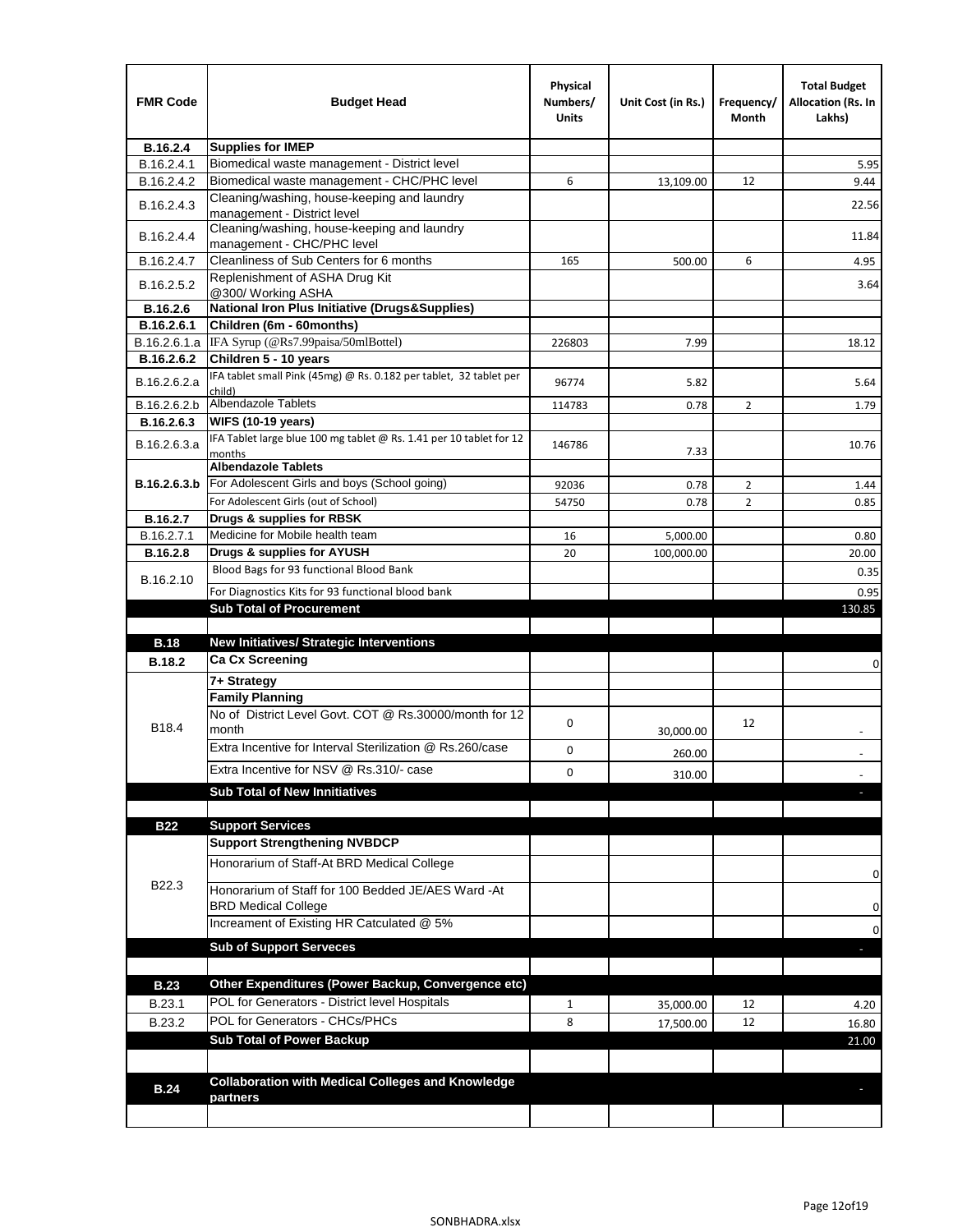| <b>FMR Code</b> | <b>Budget Head</b>                                                                                            | Physical<br>Numbers/<br><b>Units</b> | Unit Cost (in Rs.) | Frequency/<br>Month | <b>Total Budget</b><br>Allocation (Rs. In<br>Lakhs) |
|-----------------|---------------------------------------------------------------------------------------------------------------|--------------------------------------|--------------------|---------------------|-----------------------------------------------------|
| <b>B.25</b>     | National Programme for Prevention and control of                                                              |                                      |                    |                     |                                                     |
| B.25.1          | deafness<br><b>Recurring Grant-in-aid</b>                                                                     |                                      |                    |                     |                                                     |
| B.25.1.3        | <b>Manpower at District level</b>                                                                             |                                      |                    |                     |                                                     |
| B.25.1.3.a      | ENT Surgeon @Rs.80,000/-pm                                                                                    | 0                                    |                    |                     |                                                     |
| B.25.1.3.b      | Audiologist@Rs.30,000/-pm                                                                                     | 2.1                                  |                    |                     | 2.10                                                |
| B.25.1.3.c      | Audiometric Assistant@Rs.15,000/-pm                                                                           | 1.05                                 |                    |                     | 1.05                                                |
| B.25.1.3.d      | Instructor for Hearing Impaired Children @Rs.15,000/-pm                                                       | 1.05                                 |                    |                     | 1.05                                                |
| B.25.2          | Non recurring Grant-in-aid                                                                                    |                                      |                    |                     |                                                     |
| B.25.2.1        | Training@Rs.10 lakh/ Distt. for 7 level training                                                              | 4.75                                 |                    |                     | 4.75                                                |
| B.25.2.1.b      | District Hospital @Rs.20 lakh/Distt.                                                                          | 20                                   |                    |                     | 20.00                                               |
| B.25.2.1.c      | CHC/Sub-Divisional Hospital @Rs.50,000/- Kit                                                                  | 0.88                                 |                    |                     | 0.88                                                |
| B.25.2.1.d      | PHC@RS.15,000/- kit                                                                                           | 6.47                                 |                    |                     | 6.47                                                |
|                 |                                                                                                               |                                      |                    |                     |                                                     |
|                 | National Programme for Prevention and control of<br>deafness                                                  |                                      |                    |                     | 36.30                                               |
|                 |                                                                                                               |                                      |                    |                     |                                                     |
| <b>B.29</b>     | National Programme for Prevention and Control of                                                              |                                      |                    |                     |                                                     |
|                 | <b>Flurosis</b>                                                                                               |                                      |                    |                     |                                                     |
| B.29.2.1        | Honorarium of Consultant                                                                                      | 0                                    | 40,000.00          | 6                   |                                                     |
|                 | Honorarium of Lab Technician                                                                                  | 0                                    | 11,000.00          | 6                   | $\ddot{\phantom{1}}$                                |
| B.29.2.2        | <b>Health Education and Publicity</b>                                                                         |                                      |                    |                     |                                                     |
|                 |                                                                                                               |                                      |                    |                     |                                                     |
| B.29.2.4        | Medical Management including treatment Surgery and                                                            |                                      |                    |                     |                                                     |
|                 | rehab-supplumetation of vitamins & minrals                                                                    |                                      |                    |                     |                                                     |
|                 | <b>Sub Total of Flurisis</b>                                                                                  |                                      |                    |                     | ь                                                   |
|                 |                                                                                                               |                                      |                    |                     |                                                     |
|                 | <b>Total of Mission Flexipool</b>                                                                             |                                      |                    |                     | 752.10                                              |
|                 |                                                                                                               |                                      |                    |                     |                                                     |
| C               | <b>IMMUNISATION</b>                                                                                           |                                      |                    |                     |                                                     |
|                 | RI strengthening project (Review meeting, Mobility                                                            |                                      |                    |                     |                                                     |
| C.1             | support, Outreach services etc)                                                                               |                                      |                    |                     |                                                     |
| C.1.a           | Mobility Support for supervision for distict level officers.                                                  | $\mathbf{1}$                         | 250,000.00         |                     | 2.50                                                |
| C.1.c           | Printing and dissemination of Immunization cards, tally                                                       | 59186                                | 10.00              |                     | 5.92                                                |
|                 | sheets, monitoring forms etc.                                                                                 |                                      |                    |                     |                                                     |
| C.1.e           | Quarterly review meetings exclusive for RI at district level<br>with Block MOs, CDPO, and other stake holders | 32                                   | 500.00             |                     | 0.16                                                |
| C.1.f           | Quarterly review meetings exclusive for RI at block                                                           | 6192                                 | 75.00              |                     | 4.64                                                |
|                 | Focus on slum & underserved areas in urban                                                                    |                                      |                    |                     |                                                     |
| C.1.g           | areas/alternative vaccinator for slums (only where regular                                                    | 0                                    | 2,100.00           |                     |                                                     |
|                 | ANM under NUHM not engaged) Rs. 450/- per session for                                                         |                                      |                    |                     |                                                     |
|                 | 4 session and Rs. 300/- contingency.<br>Mobilization of children through ASHA or other mobilizers             |                                      |                    |                     |                                                     |
| C.1.h           |                                                                                                               | 19856                                | 150.00             |                     | 29.78                                               |
| C.1.i           | Alternative vaccine delivery in hard to reach areas                                                           | 4000                                 | 150.00             |                     | 6.00                                                |
| $C.1$ .j        | Alternative Vaccine Deliery in other areas                                                                    | 15856                                | 75.00              |                     | 11.89                                               |
| C.1.k           | To develop microplan at sub-centre level                                                                      | 180                                  | 100.00             |                     | 0.18                                                |
| C.1.1           | For consolidation of micro plans at block level/PHC @ Rs.<br>1000/- and District level @ Rs.2000/-            |                                      |                    |                     | 0.1                                                 |
| C.1.m           | POL for vaccine delivery from State to district and from                                                      | $\mathbf{1}$                         |                    |                     | 1.50                                                |
|                 | district to PHC/CHCs                                                                                          |                                      | 150,000.00         |                     |                                                     |
| C.1.n           | Consumables for computer including provision for internet<br>access                                           | $\mathbf{1}$                         | 400.00             | 12                  | 0.05                                                |
| C.1.o           | Red/Black plastic bags etc.                                                                                   | 19856                                | 6.00               |                     | 1.19                                                |
| C.1.p           | Hub Cutter/Bleach/Hypochlorite solution/ Twin bucket @                                                        | 21                                   | 1,200.00           |                     | 0.25                                                |
|                 | Rs. 1200/- for 2 Buckets                                                                                      |                                      |                    |                     |                                                     |
| C.1.q           | <b>Safety Pits</b><br><b>State specific requirement</b>                                                       | 9                                    | 5,250.00           |                     | 0.47                                                |
|                 |                                                                                                               |                                      |                    |                     |                                                     |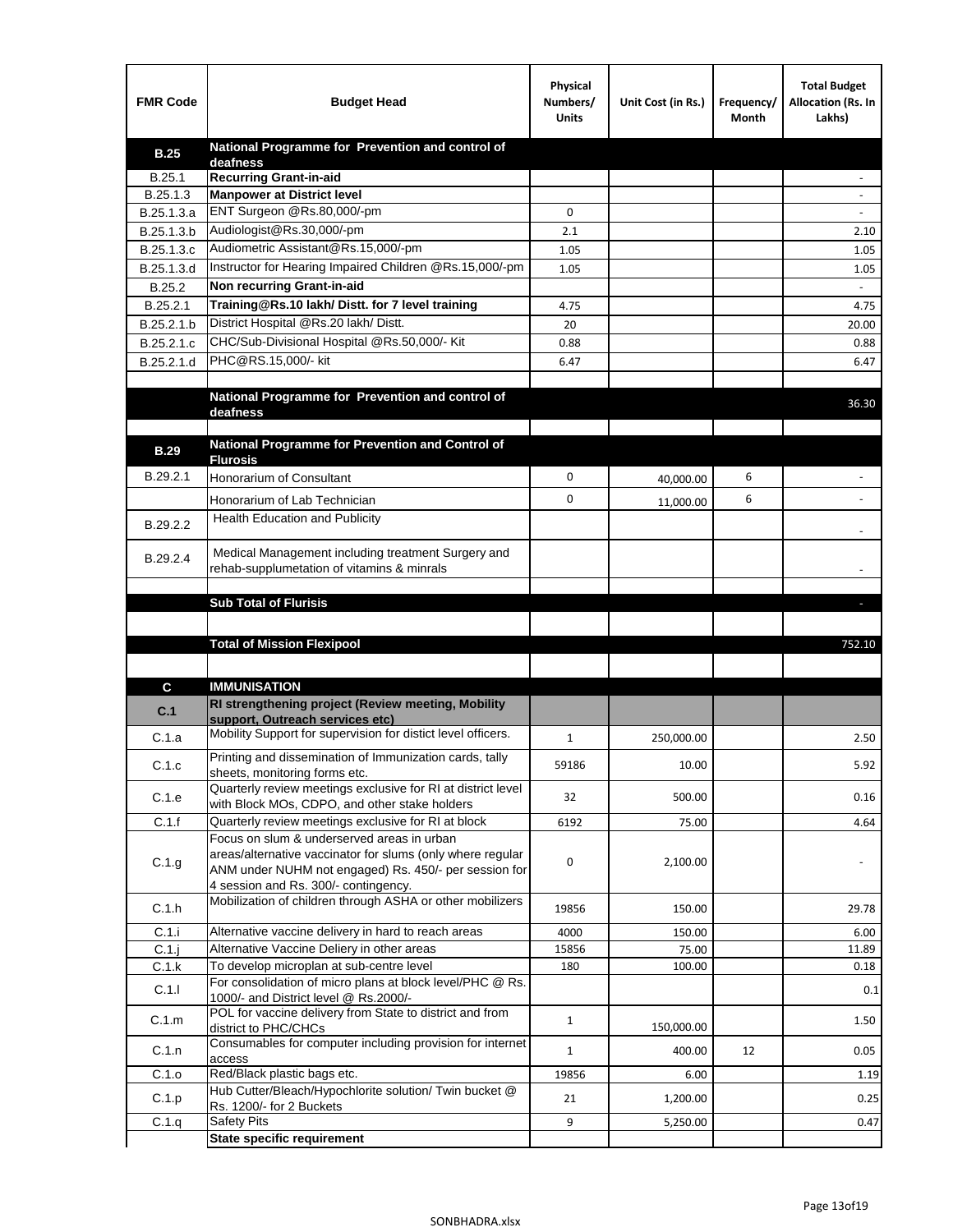| <b>FMR Code</b> | <b>Budget Head</b>                                                                                                                                                              | Physical<br>Numbers/<br><b>Units</b> | Unit Cost (in Rs.) | Frequency/<br>Month | <b>Total Budget</b><br><b>Allocation (Rs. In</b><br>Lakhs) |
|-----------------|---------------------------------------------------------------------------------------------------------------------------------------------------------------------------------|--------------------------------------|--------------------|---------------------|------------------------------------------------------------|
|                 | Funds for annual maintenance operation of WIC/WIF at<br>state and division level                                                                                                | $\mathbf 0$                          | 40,000.00          |                     | 0.00                                                       |
|                 | Electricity bill for WIC/WIF at state and division level                                                                                                                        | $\mathbf 0$                          | 100,000.00         |                     | 0.00                                                       |
| C.1.r           | POL for generators & operational expenses at divisional                                                                                                                         |                                      |                    |                     |                                                            |
|                 | vaccine storage and state vaccine store                                                                                                                                         | $\mathbf 0$                          | 200,000.00         |                     | 0.00                                                       |
|                 | POL for generators & operational expenses at district<br>level vaccine storage points and other cold chain points                                                               | $\mathbf{1}$                         | 120,000.00         |                     | 1.20                                                       |
|                 | <b>AEFI Kits</b>                                                                                                                                                                |                                      |                    |                     | 0.10                                                       |
| C.1.s           | Teeka Express Operational Cost                                                                                                                                                  |                                      |                    |                     |                                                            |
| C.2             | <b>Salary of Contractual Staffs</b>                                                                                                                                             |                                      |                    |                     |                                                            |
| C.2.2           | Honorarium for Computer Assistants support for District<br>level                                                                                                                | $\mathbf{1}$                         | 12,127.00          | 12                  | 1.46                                                       |
| C.3             | <b>Training under Immunisation</b>                                                                                                                                              |                                      |                    |                     |                                                            |
|                 | District level Orientation training including Hep B, Measles                                                                                                                    |                                      |                    |                     |                                                            |
| C.3.1           | & JE(wherever required) for 2 days ANM, Multi Purpose<br>Health Worker (Male), LHV, Health Assistant<br>(Male/Female), Nurse MidWives, BEEs & other staff (as<br>per RCH norms) | 9                                    | 46,200.00          |                     | 4.16                                                       |
| C.3.2           | Three day training including Hep B, Measles & JE<br>(wherever required) of Medical Officers of RI using<br>revised MO training module)                                          | $\mathbf 0$                          | 65,600.00          |                     | 0.00                                                       |
| C.3.4           | Two days cold chain handlers training for block level cold<br>chain hadlers by State and district cold chain officers                                                           | 0.00                                 |                    |                     | 0.32                                                       |
| C.3.5           | One day training of block level data handlers by DIOs and<br>District cold chain officer                                                                                        | 10                                   | 500.00             |                     | 0.05                                                       |
|                 | <b>Cold chain maintenance</b>                                                                                                                                                   |                                      |                    |                     |                                                            |
| C.4             | Cold chain maintenance for CHC/PHC @ Rs. 750/- per<br>unit                                                                                                                      | 21                                   | 750.00             |                     | 0.16                                                       |
|                 | Cold chain maintenance for District level @ Rs. 15000/-<br>per district                                                                                                         | $\mathbf{1}$                         | 15,000.00          |                     | 0.15                                                       |
| C.5             | <b>ASHA Incentive</b>                                                                                                                                                           | 52272                                | 150                |                     | 78.408                                                     |
|                 | Mobility support for outreach areas for 25 disdtricts                                                                                                                           |                                      |                    |                     | 3.26                                                       |
|                 | Mobility support for HRG/ construction sites                                                                                                                                    |                                      |                    |                     |                                                            |
|                 | Sub Total of RI                                                                                                                                                                 |                                      |                    |                     | 153.9067                                                   |
|                 |                                                                                                                                                                                 |                                      |                    |                     |                                                            |
| D               | <b>National Iodine Deficiency Disorders Control</b><br>Programme (NIDDCP)                                                                                                       |                                      |                    |                     |                                                            |
| D.3             | <b>Health Education and Publicity</b>                                                                                                                                           |                                      |                    |                     | 0.10                                                       |
|                 |                                                                                                                                                                                 |                                      |                    |                     |                                                            |
|                 | <b>GRAND TOTAL (A+B+C+D)</b>                                                                                                                                                    |                                      |                    |                     | 2,526.26                                                   |
|                 |                                                                                                                                                                                 |                                      |                    |                     |                                                            |
|                 | <b>National Disease Control Programme (NDCP)</b>                                                                                                                                |                                      |                    |                     |                                                            |
|                 | <b>INTEGRATED DISEASE SURVEILLANCE</b>                                                                                                                                          |                                      |                    |                     |                                                            |
| Е               | <b>PROGRAMME (IDSP)</b>                                                                                                                                                         |                                      |                    |                     |                                                            |
| E.1             | REMUNERATION FOR CONTRACTUAL HUMAN<br><b>RESOURCE</b>                                                                                                                           |                                      |                    |                     |                                                            |
| E.1.9           | District Epidemiologists                                                                                                                                                        |                                      |                    |                     | 1.65                                                       |
| E.1.10          | District Microbiologist at District labs                                                                                                                                        |                                      |                    |                     |                                                            |
| E.1.11          | District Data Manager                                                                                                                                                           |                                      |                    |                     | 0.61                                                       |
| E.1.12          | Data Entry Operator*                                                                                                                                                            |                                      |                    |                     | 1.51                                                       |
| E.1.13          | Others if any (pl specify)                                                                                                                                                      |                                      |                    |                     | $\omega$                                                   |
| E.2             | <b>TRAINING</b><br>Training at State/District Level (1 batch = 20                                                                                                               |                                      |                    |                     |                                                            |
|                 | participants)                                                                                                                                                                   |                                      |                    |                     |                                                            |
| E.2.3           | Hospital Pharmacists/Nurses Training (1 day)                                                                                                                                    |                                      |                    |                     |                                                            |
| E.3             | <b>LABORATORY SUPPORT</b>                                                                                                                                                       |                                      |                    |                     |                                                            |
|                 | <b>District Public Health Laboratory Strengthening</b>                                                                                                                          |                                      |                    |                     |                                                            |
|                 |                                                                                                                                                                                 |                                      |                    |                     |                                                            |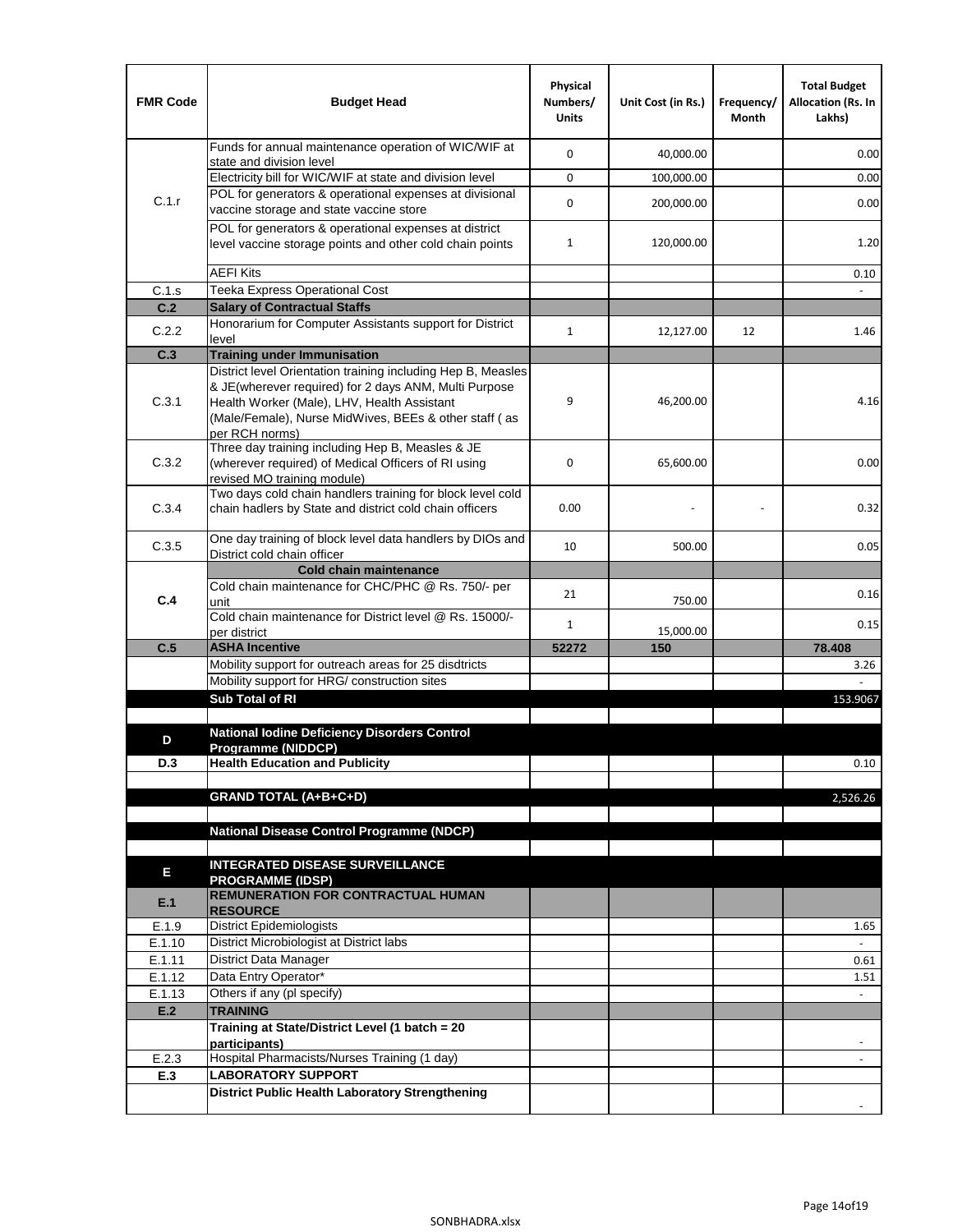| <b>FMR Code</b>    | <b>Budget Head</b>                                                                                                                                                                                                                                | Physical<br>Numbers/<br><b>Units</b> | Unit Cost (in Rs.) | Frequency/<br><b>Month</b> | <b>Total Budget</b><br><b>Allocation (Rs. In</b><br>Lakhs) |
|--------------------|---------------------------------------------------------------------------------------------------------------------------------------------------------------------------------------------------------------------------------------------------|--------------------------------------|--------------------|----------------------------|------------------------------------------------------------|
| E.3.5              | Expenses on account of consumables, operating<br>expenses, office expenses, transport of samples,<br>miscellaneous etc.                                                                                                                           |                                      |                    |                            |                                                            |
| E.4                | <b>OPERATIONAL COSTS</b>                                                                                                                                                                                                                          |                                      |                    |                            |                                                            |
| E.4.1              | MOBILITY: Travel Cost, POL, mobility cost at SSU & DSU                                                                                                                                                                                            |                                      |                    |                            |                                                            |
|                    | on need basis                                                                                                                                                                                                                                     |                                      |                    |                            | 0.40                                                       |
| E.4.2              | Office expenses on telephone, fax, Broadband Expenses,<br>Weekly Alert Bulletin/Annual Disease Surveillance report,<br>minor repairs and AMC of IT/office equipment supplied<br>under IDSP, Meetings and other miscellenious<br>expenditures etc. |                                      |                    |                            | 1.55                                                       |
|                    | Sub Total of IDSP                                                                                                                                                                                                                                 |                                      |                    |                            | 5.72                                                       |
|                    |                                                                                                                                                                                                                                                   |                                      |                    |                            |                                                            |
| F                  | <b>NVBDCP</b>                                                                                                                                                                                                                                     |                                      |                    |                            |                                                            |
|                    |                                                                                                                                                                                                                                                   |                                      |                    |                            |                                                            |
| F.1.1              | <b>Malaria</b>                                                                                                                                                                                                                                    |                                      |                    |                            |                                                            |
| F.1.1.a            | <b>Contractual Payments</b>                                                                                                                                                                                                                       |                                      |                    |                            |                                                            |
| F.1.1.a.i          | <b>MPW</b> contractual                                                                                                                                                                                                                            |                                      |                    |                            |                                                            |
| F.1.1.a.iv         | District VBD Consultant 18 nos. (Non-Project States) @ Rs<br>22895 pm.for 6 months (Rs 1.37 lakhs per consulatant per<br>year)                                                                                                                    |                                      |                    |                            | 1.37                                                       |
|                    | VBD Consultant 1 no. (preferably entomologist) @ Rs 22500                                                                                                                                                                                         |                                      |                    |                            |                                                            |
| F.1.1.a.vii        | p.m. for 6 months                                                                                                                                                                                                                                 |                                      |                    |                            |                                                            |
| F.1.1.b            | <b>ASHA Incentive</b>                                                                                                                                                                                                                             |                                      |                    |                            | 0.25                                                       |
| F.1.1.c            | <b>Operational Cost</b>                                                                                                                                                                                                                           |                                      |                    |                            |                                                            |
| $F.1.1.c.$ ii      | Operational cost for IRS                                                                                                                                                                                                                          |                                      |                    |                            | 0.20                                                       |
| F.1.1.e            | <b>IEC/BCC</b>                                                                                                                                                                                                                                    |                                      |                    |                            | 1.00                                                       |
| F.1.1.f            | PPP / NGO and Intersectoral Convergence                                                                                                                                                                                                           |                                      |                    |                            | $\omega$<br>1.10                                           |
| F.1.1.g<br>F.1.1.h | <b>Training / Capacity Building</b><br><b>Zonal Entomological units</b>                                                                                                                                                                           |                                      |                    |                            | 4.65                                                       |
|                    |                                                                                                                                                                                                                                                   |                                      |                    |                            |                                                            |
|                    | <b>Sub total of Malaria</b>                                                                                                                                                                                                                       |                                      |                    |                            | 8.57                                                       |
|                    |                                                                                                                                                                                                                                                   |                                      |                    |                            |                                                            |
| F.1.2              | Dengue & Chikungunya                                                                                                                                                                                                                              |                                      |                    |                            |                                                            |
| F.1.2.a            | Strengthening surveillance (As per GOI approval)                                                                                                                                                                                                  |                                      |                    |                            |                                                            |
| F.1.2.a(i)         | Apex Referral Labs recurrent<br>Sentinel surveillance Hospital recurrent                                                                                                                                                                          |                                      |                    |                            | 2.00                                                       |
| F.1.2.a(ii)        | Vector Control, environmental management & fogging                                                                                                                                                                                                |                                      |                    |                            |                                                            |
| F.1.2.f            | machine                                                                                                                                                                                                                                           |                                      |                    |                            | 1.00                                                       |
|                    | Dengue & Chikungunya                                                                                                                                                                                                                              |                                      |                    |                            | 3.00                                                       |
|                    |                                                                                                                                                                                                                                                   |                                      |                    |                            |                                                            |
| F.1.4              | <b>Lymphatic Filariasis</b>                                                                                                                                                                                                                       |                                      |                    |                            |                                                            |
|                    | State Task Force, State Technical Advisory Committee meeting,                                                                                                                                                                                     |                                      |                    |                            |                                                            |
|                    | printing of forms/registers, mobility support, district<br>coordination meeting, sensitization of media etc., morbidity                                                                                                                           |                                      |                    |                            |                                                            |
| F.1.4.a            | management, monitoring & supervision and mobility support                                                                                                                                                                                         |                                      |                    |                            |                                                            |
|                    | for Rapid Response Team and contingency support<br>(16)                                                                                                                                                                                           |                                      |                    |                            |                                                            |
|                    | districts only)                                                                                                                                                                                                                                   |                                      |                    |                            |                                                            |
| F.1.4.b            | Microfilaria Survey (16 districts only)                                                                                                                                                                                                           |                                      |                    |                            |                                                            |
| F.1.4.c            | Monitoring & Evaluation (Post MDA assessment by medical<br>colleges (Govt. & private)/ICMR institutions ) (16 districts only)                                                                                                                     |                                      |                    |                            |                                                            |
|                    |                                                                                                                                                                                                                                                   |                                      |                    |                            |                                                            |
| F.1.4.d            | Training/sensitization of district level officers on ELF and drug<br>distributors including peripheral health workers(16 districts                                                                                                                |                                      |                    |                            |                                                            |
|                    | only)                                                                                                                                                                                                                                             |                                      |                    |                            |                                                            |
|                    | Specific IEC/BCC at state, district, PHC, Sub-centre and village                                                                                                                                                                                  |                                      |                    |                            |                                                            |
| F.1.4.e            | level including VHSC/GKs for community mobilization efforts to                                                                                                                                                                                    |                                      |                    |                            |                                                            |
|                    | realize the desired drug compliance of 85% during MDA (16<br>districts only)                                                                                                                                                                      |                                      |                    |                            |                                                            |
|                    | Honorarium for Drug Distribution including ASHAs and                                                                                                                                                                                              |                                      |                    |                            |                                                            |
| F.1.4.f            | supervisors involved in MDA<br>(16 districts only)                                                                                                                                                                                                |                                      |                    |                            |                                                            |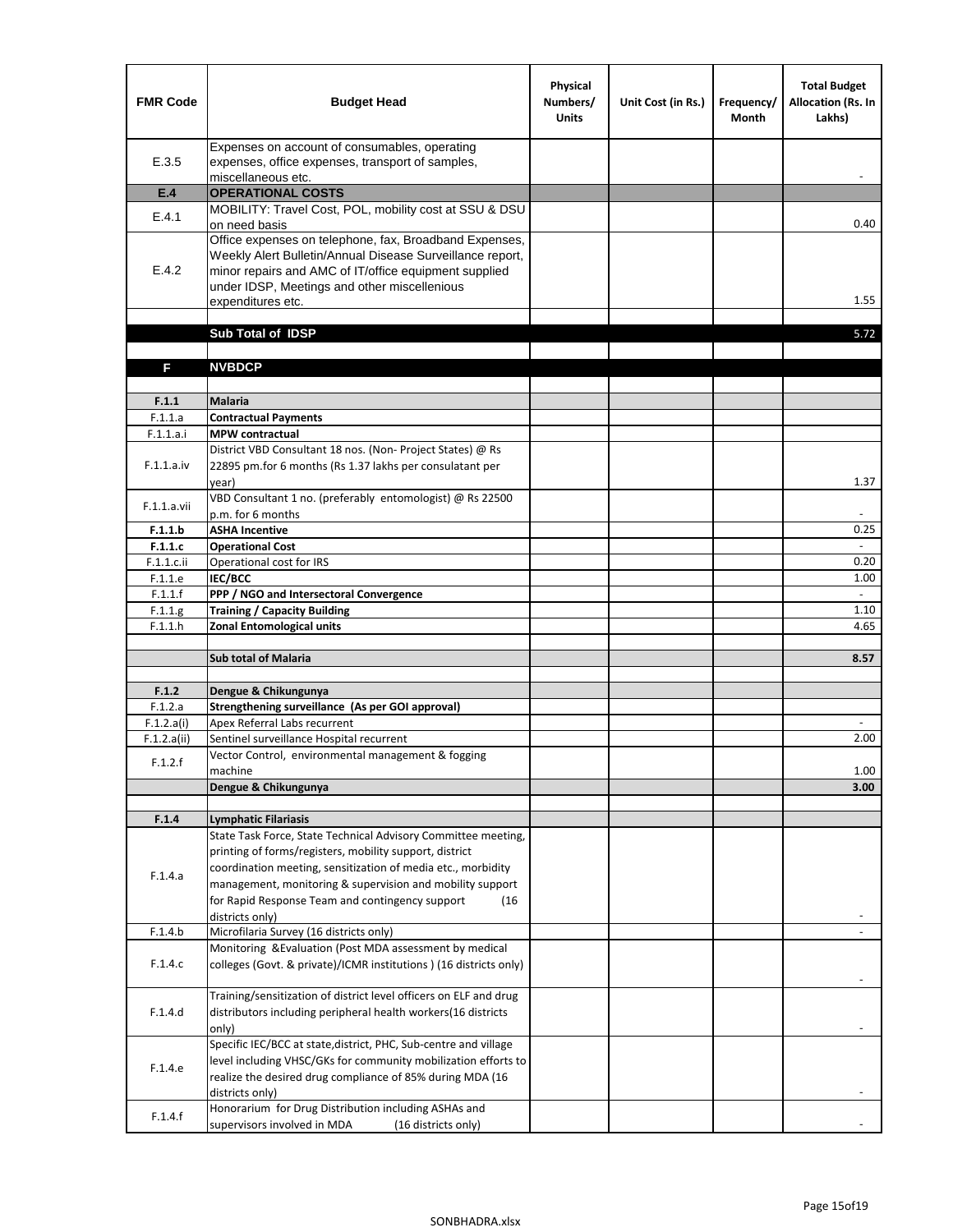| <b>FMR Code</b>    | <b>Budget Head</b>                                                                             | Physical<br>Numbers/<br><b>Units</b> | Unit Cost (in Rs.) | Frequency/<br>Month | <b>Total Budget</b><br><b>Allocation (Rs. In</b><br>Lakhs) |
|--------------------|------------------------------------------------------------------------------------------------|--------------------------------------|--------------------|---------------------|------------------------------------------------------------|
| F.1.4.g.           | Verification and validation for stoppage of MDA in LF endemic<br>districts (17 Districts)      |                                      |                    |                     |                                                            |
| F.1.4.g.i          | a) Additional MF Survey                                                                        |                                      |                    |                     | 0.76                                                       |
| F.1.4.g.ii         | b) ICT Survey                                                                                  |                                      |                    |                     | 5.00                                                       |
| $F.1.4.g.$ iii     | c) ICT Cost                                                                                    |                                      |                    |                     |                                                            |
| F.1.4.h            | Verification of LF endemicity in non-endemic districts (24<br>Districts)                       |                                      |                    |                     |                                                            |
| F.1.4.h.i          | a) Lymphoedema & Hydrocele Survey                                                              |                                      |                    |                     |                                                            |
|                    | <b>Lymphatic Filariasis</b>                                                                    |                                      |                    |                     | 5.76                                                       |
|                    |                                                                                                |                                      |                    |                     |                                                            |
| F.1.5              | Kala-azar                                                                                      |                                      |                    |                     |                                                            |
| F.1.5              | Case search/ Camp Approach                                                                     |                                      |                    |                     | 5.00                                                       |
| F.1.5.a            | Spray Pumps & accessories                                                                      |                                      |                    |                     | 1.00                                                       |
| F.1.5.b            | Operational cost for spray including spray wages                                               |                                      |                    |                     | 5.30                                                       |
| F.1.5.c            | Mobility/POL/supervision                                                                       |                                      |                    |                     | 1.00                                                       |
| F.1.5.d            | Monitoring & Evaluation                                                                        |                                      |                    |                     | 1.00                                                       |
| F.1.5.e<br>F.1.5.f | Training for spraying                                                                          |                                      |                    |                     | 0.20<br>2.50                                               |
| F.1.5.g            | IEC/BCC/Advocacy<br>Incentive to ASHA                                                          |                                      |                    |                     | 0.15                                                       |
| F.1.5.h            | Loss of Wages                                                                                  |                                      |                    |                     | 0.30                                                       |
| F.1.5.i            | Free Diet                                                                                      |                                      |                    |                     |                                                            |
|                    |                                                                                                |                                      |                    |                     |                                                            |
|                    | Kala-azar                                                                                      |                                      |                    |                     | 16.45                                                      |
|                    |                                                                                                |                                      |                    |                     |                                                            |
| F.6                | Cash grant for decentralized commodities                                                       |                                      |                    |                     | 7.00                                                       |
|                    | <b>Sub Total of NVB DCP</b>                                                                    |                                      |                    |                     | 40.78                                                      |
|                    |                                                                                                |                                      |                    |                     |                                                            |
| G                  | <b>NLEP</b>                                                                                    |                                      |                    |                     |                                                            |
| G 1.               | Improved early case detection<br>Incentive to ASHA                                             |                                      |                    |                     |                                                            |
| G 1.1              | Incentive for Case detection by ASHA/AWW/Volunteers                                            |                                      |                    |                     |                                                            |
|                    | etc.diagnosis @ Rs. 250 per case                                                               | 245                                  | 250.00             |                     | 0.61                                                       |
|                    | Incentive for timely cure of MB cases @ Rs. 600 per case                                       | 20                                   | 600.00             |                     | 0.12                                                       |
|                    | Incentive for timely cure of PB cases @ Rs. 400 per case                                       | 29                                   | 400.00             |                     | 0.12                                                       |
| G1.1 a             | Sensitization of ASHA                                                                          | 500                                  | 100.00             |                     | 0.50                                                       |
| G <sub>2</sub>     | Improved case management                                                                       |                                      |                    |                     |                                                            |
|                    | DPMR Services, (MCR footwear, Aids and appliances,                                             |                                      |                    |                     |                                                            |
|                    | Welfare allowance to BPL patients for RCS, Support<br>to govt. institutions for RCS)           |                                      |                    |                     |                                                            |
|                    | Cost of MCR / Protective footwear@ Rs.300/-                                                    | 140                                  | 300.00             |                     | 0.42                                                       |
|                    | Amount for Aids/ appliances/ self care kits/ patient welfare                                   |                                      |                    |                     |                                                            |
| G 2.1              | items etc.                                                                                     |                                      |                    |                     | 0.17                                                       |
|                    | Patients for RCS to be paid welfare allowance @ Rs. 8000/-                                     | 0                                    | 8,000.00           |                     |                                                            |
|                    | No. of RCS to be paid for as Support to govt. institutions for<br>RCS @5000/-                  | 0                                    | 5,000.00           |                     |                                                            |
| G 2.2              | Urban L:eprosy Control, (Mega city - 0, Medium city (1) -<br>3 , Med. City (2)-1 Township -19) |                                      |                    |                     | 1.14                                                       |
| G 2.3              | <b>Material &amp; Supplies</b>                                                                 |                                      |                    |                     | $\overline{\phantom{a}}$                                   |
|                    | Supportive drugs                                                                               |                                      |                    |                     | 0.75                                                       |
| G 2.3.i            | Lab. reagents & equipments                                                                     |                                      |                    |                     | 0.05                                                       |
|                    | Printing works                                                                                 |                                      |                    |                     | 0.20                                                       |
| G <sub>3</sub>     | <b>Stigma Reduced</b>                                                                          |                                      |                    |                     |                                                            |
|                    | Mass media, Outdoor media, Rural media, Advocacy                                               |                                      |                    |                     |                                                            |
| G 3.1              | media                                                                                          |                                      |                    |                     | 0.98                                                       |
| G 5.               | Monitoring, Supervision and Evaluation System<br>improved                                      |                                      |                    |                     |                                                            |
| G 5.1              | <b>Travel Cost and Review Meeting</b>                                                          |                                      |                    |                     |                                                            |
| G 5.1.ii           | travel expenses - Contractual Staff at District level                                          |                                      |                    |                     | 0.18                                                       |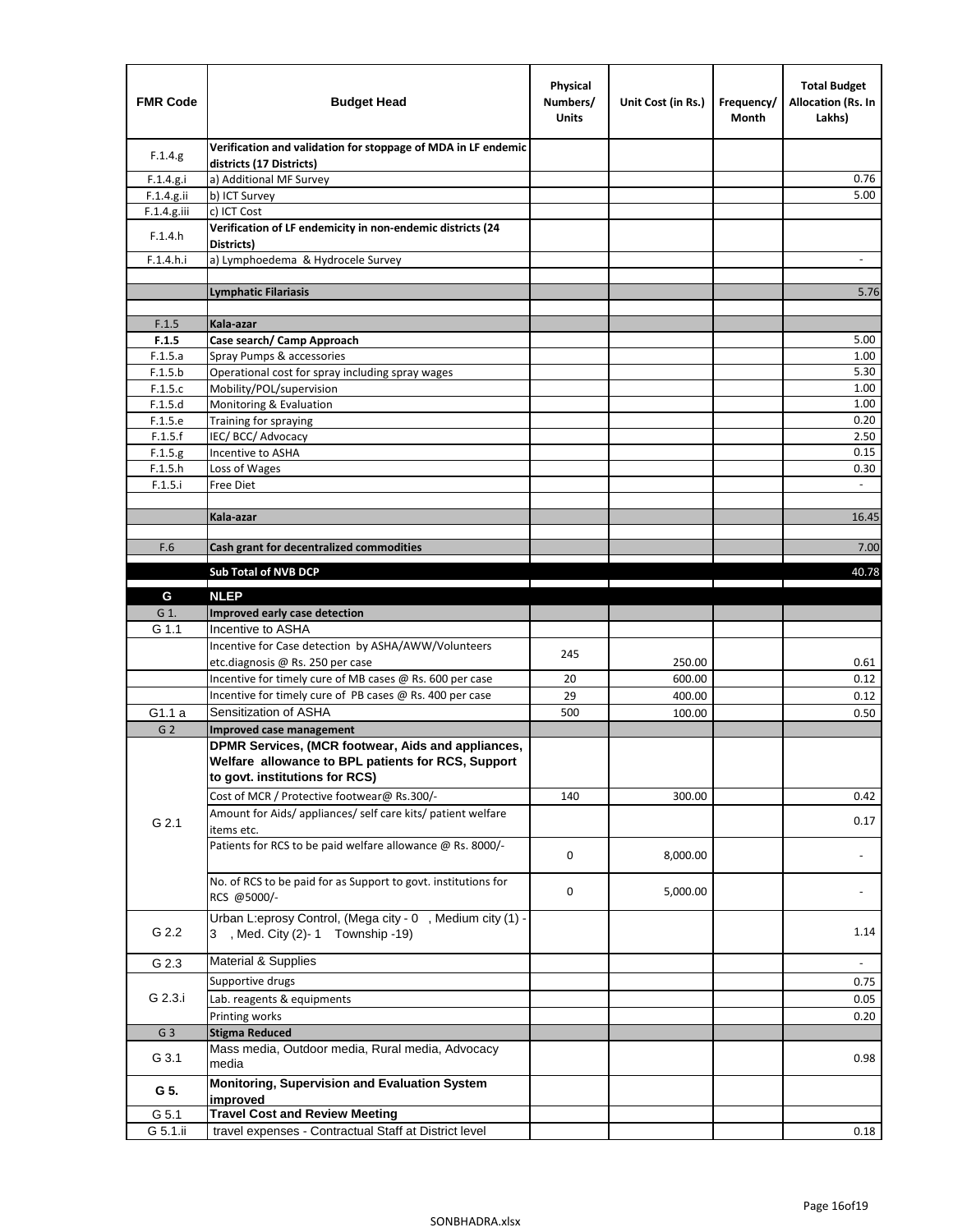| <b>FMR Code</b> | <b>Budget Head</b>                                                                                              | Physical<br>Numbers/<br><b>Units</b> | Unit Cost (in Rs.) | Frequency/<br>Month | <b>Total Budget</b><br>Allocation (Rs. In<br>Lakhs) |
|-----------------|-----------------------------------------------------------------------------------------------------------------|--------------------------------------|--------------------|---------------------|-----------------------------------------------------|
| G 5.2           | <b>Office Operation &amp; Maintenance</b>                                                                       |                                      |                    |                     |                                                     |
| G 5.2.i         | Office operation - State Cell                                                                                   |                                      |                    |                     |                                                     |
| G 5.2.ii        | Office operation - District Cell                                                                                |                                      |                    |                     | 0.35                                                |
| G 5.2 .iii      | Office equipment maint. State                                                                                   |                                      |                    |                     |                                                     |
| G 5.4           | Vehicle Hiring and POL                                                                                          |                                      |                    |                     |                                                     |
| G 5.4.ii        | <b>District Cell</b>                                                                                            |                                      |                    |                     | 0.30                                                |
| G 6.2           | <b>Contractual Staff at Disrrict &amp; block level</b>                                                          |                                      |                    |                     |                                                     |
|                 | <b>District Leprosy Consultant</b>                                                                              | 1                                    | 33,000.00          | 12                  | 3.96                                                |
| G 6.2.ii        | Physio Therapist                                                                                                | $\mathbf{1}$                         | 27,500.00          | 12                  | 3.30                                                |
|                 | Contractual Staff Para Medical Worker, (PMW @ 17600pm)                                                          | 3                                    | 17,600.00          | 12                  | 6.34                                                |
| G 7.            | <b>Others</b>                                                                                                   |                                      |                    |                     |                                                     |
| G 7.1           | Travel expenses for regular staff for specific programme /<br>training need, awards etc                         |                                      |                    |                     | 0.16                                                |
|                 | HR increment calculated $\omega$ 5% for above approvals                                                         |                                      |                    |                     | 0.68                                                |
|                 | Sub Total NLEP                                                                                                  |                                      |                    |                     | 20.33                                               |
|                 |                                                                                                                 |                                      |                    |                     |                                                     |
| Н               | <b>RNTCP</b>                                                                                                    |                                      |                    |                     |                                                     |
| H.1             | Civil Works                                                                                                     |                                      |                    |                     | 3.00                                                |
| H.2             | Laboratory Materials                                                                                            |                                      |                    |                     | 6.20                                                |
| H.3             | Honorarium/Counselling Charges                                                                                  |                                      |                    |                     | 19.73                                               |
| H.4             | <b>ACSM</b>                                                                                                     |                                      |                    |                     | 3.29                                                |
| H.5             | <b>Equipment Maintenance</b>                                                                                    |                                      |                    |                     | 0.46                                                |
| H.6             | Training                                                                                                        |                                      |                    |                     | 3.57                                                |
| H.7             | Vehicle Operation(POL & Manitainance)                                                                           |                                      |                    |                     | 4.70                                                |
| H.8             | Vehicle hiring                                                                                                  |                                      |                    |                     | 8.71                                                |
| H.9             | Public Private Mix(PP/NGO Support)                                                                              |                                      |                    |                     | 9.29                                                |
| H.10            | <b>Medical Colleges</b>                                                                                         |                                      |                    |                     | $\omega$                                            |
| H.11            | Office Operation (Miscellaneous)                                                                                |                                      |                    |                     | 1.80                                                |
| H.12            | <b>Contractual Services</b>                                                                                     |                                      |                    |                     | 75.50                                               |
| H.13            | Printing                                                                                                        |                                      |                    |                     | 1.58                                                |
| H.15            | Procurement of Drugs                                                                                            |                                      |                    |                     | 0.93                                                |
| H.16            | Procurement of Vehicles                                                                                         |                                      |                    |                     | $\sim$                                              |
|                 | Procurement of Equipments                                                                                       |                                      |                    |                     | 0.75                                                |
| H.17            | Patient Support & Transportation Charges                                                                        |                                      |                    |                     | 5.00                                                |
| H.18            | Supervision and Monitoring                                                                                      |                                      |                    |                     |                                                     |
| H.19            | <b>Grand Total</b>                                                                                              |                                      |                    |                     | 4.76<br>149.28                                      |
|                 |                                                                                                                 |                                      |                    |                     |                                                     |
|                 |                                                                                                                 |                                      |                    |                     | 216.11                                              |
|                 | <b>Total of NDCP</b>                                                                                            |                                      |                    |                     |                                                     |
|                 |                                                                                                                 |                                      |                    |                     |                                                     |
|                 | Non Communicable Disease Control Programme (NCD)                                                                |                                      |                    |                     |                                                     |
| Т               | National Programme for Control of Blindness (NPCB)                                                              |                                      |                    |                     | ÷.                                                  |
| 1.1             | <b>Recurring Grant-in aid</b>                                                                                   |                                      |                    |                     |                                                     |
|                 | Reimbursement for cataract operation for NGO and                                                                |                                      |                    |                     |                                                     |
| 1.1.1           | Private Practitioners as per NGO norms @Rs.1000/-                                                               |                                      |                    |                     | 9.27                                                |
| 1.1.1A          | Assistance for consumables/drugs/medicines to the<br>Govt./District Hospital for Cat sx etc.@ Rs.450/- per case |                                      |                    |                     | 3.37                                                |
| 1.1.2           | <b>Other Eye Diseases</b>                                                                                       |                                      |                    |                     |                                                     |
| 1.1.3           | Screening and free spectacles to school children @                                                              |                                      |                    |                     | 3.46                                                |
|                 | Rs.275/- per case                                                                                               |                                      |                    |                     |                                                     |
| 1.1.4           | Screening and free spectacles for near work to Old<br>Person (New component) @Rs.100/- per case                 |                                      |                    |                     | 0.93                                                |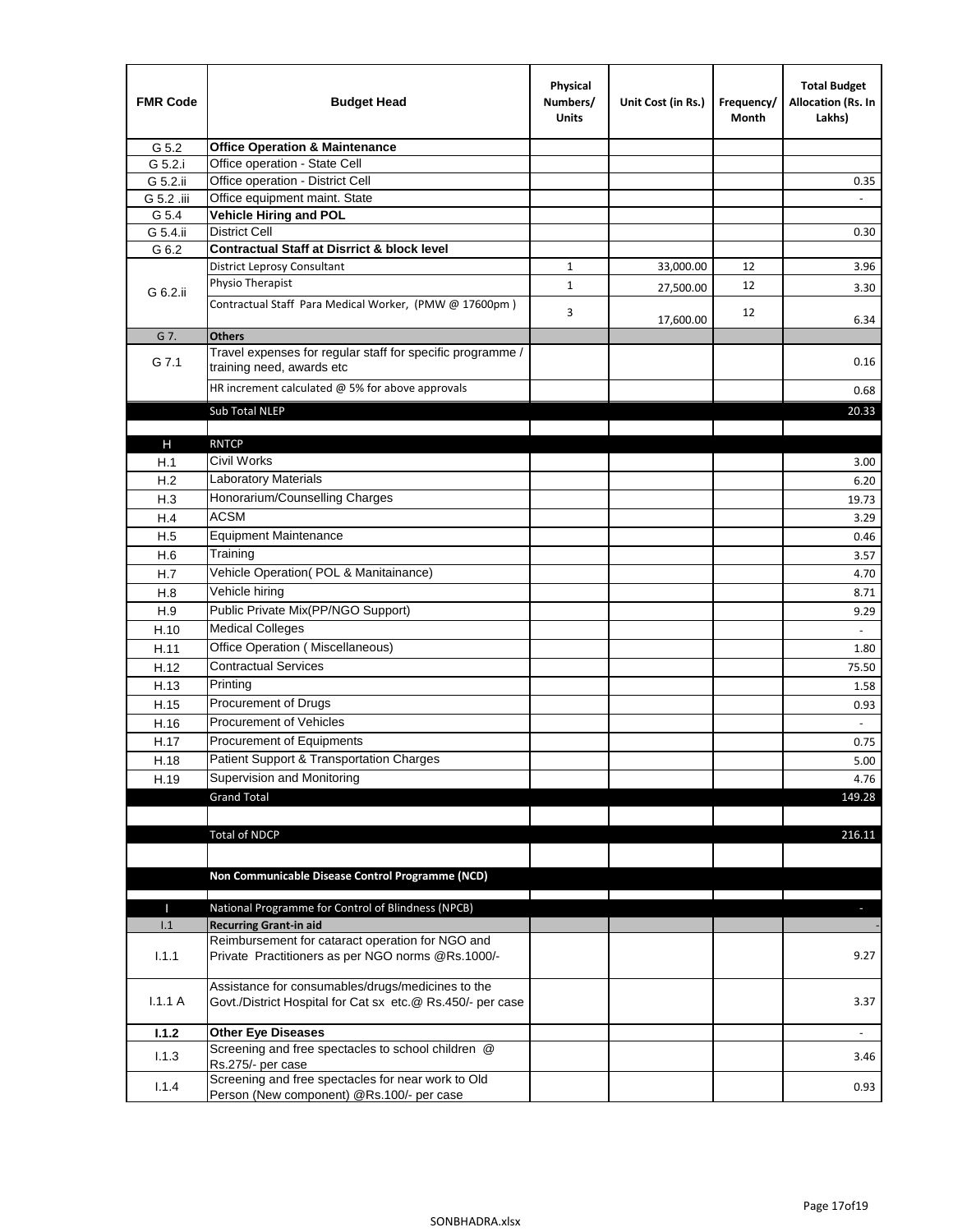| <b>FMR Code</b> | <b>Budget Head</b>                                                                                                                                      | Physical<br>Numbers/<br><b>Units</b> | Unit Cost (in Rs.) | Frequency/<br>Month | <b>Total Budget</b><br>Allocation (Rs. In<br>Lakhs) |
|-----------------|---------------------------------------------------------------------------------------------------------------------------------------------------------|--------------------------------------|--------------------|---------------------|-----------------------------------------------------|
| 1.1.5           | Recurring GIA to Eye Bank @ Rs.2000/- per pair(Eye<br>Bank will reimburse to Eye Donation Centre for eye<br>collected by them @ Rs.1000/- per pair)     |                                      |                    |                     |                                                     |
| 1.2             | Non Recurring Grant -in-Aid                                                                                                                             |                                      |                    |                     |                                                     |
| 1.2.2.          | Grant-in-aid for Sub Divisional Hospitals @ Rs.20 lakh                                                                                                  |                                      |                    |                     |                                                     |
| 1.2.3           | For Vision Centre (PHC) (Govt. + NGO) @ Rs.1 lakh                                                                                                       |                                      |                    |                     |                                                     |
| 1.2.4           | For Eye Bank Rs.25 lakh                                                                                                                                 |                                      |                    |                     | ÷.                                                  |
| 1.3             | <b>Contractual Man Power</b>                                                                                                                            |                                      |                    |                     |                                                     |
| 1.3.1           | Ophthalmic Surgeon@ Rs.60,000/- p.m.*                                                                                                                   |                                      |                    |                     | $\overline{\phantom{a}}$                            |
| 1.3.2           | Ophthalmic Assistant @ Rs.12,000/- p.m.*                                                                                                                |                                      |                    |                     |                                                     |
| 1.3.3           | Eye Donation Counsellors @ Rs.15000/- p.m.*                                                                                                             |                                      |                    |                     | $\overline{\phantom{a}}$                            |
| 1.3.4           | Data Entry Operator @Rs.8,000/- p.m. for district level                                                                                                 |                                      |                    |                     | 0.26                                                |
| 1.4             | Other activities (if any, pls. specify)                                                                                                                 |                                      |                    |                     |                                                     |
|                 | Other district level activities                                                                                                                         |                                      |                    |                     | 0.20                                                |
|                 | Sub Total of National Programme for Control of Blindness<br>(NPCB)                                                                                      |                                      |                    |                     | 17.50                                               |
|                 |                                                                                                                                                         |                                      |                    |                     |                                                     |
| J               | Natoinal Mental Health Programme (NMHP)<br>Honorarium of Existing Human Resource                                                                        |                                      |                    |                     |                                                     |
|                 |                                                                                                                                                         |                                      |                    |                     |                                                     |
|                 | National Programme for the Healthcare of the Elderly (NPHCE)                                                                                            |                                      |                    |                     |                                                     |
| K               |                                                                                                                                                         |                                      |                    |                     |                                                     |
| K.1             | <b>Recurring Grant-in-Aid</b>                                                                                                                           |                                      |                    |                     |                                                     |
| K.1.1           | <b>District Hospital</b>                                                                                                                                |                                      |                    |                     |                                                     |
| K.1.1.1         | Machinery & Equipment @ Rs.1.50 lakh per unit                                                                                                           |                                      |                    |                     |                                                     |
| K.1.1.2         | Drugs & Consumable @ Rs. 5 Lacs to existing district &<br>Rs. 3 Lacs to New Districts                                                                   |                                      |                    |                     |                                                     |
| K.1.1.3         | Training of doctors and staff from CHCs and PHCs @<br>Rs.0.40 lakh per unit                                                                             |                                      |                    |                     |                                                     |
| K.1.1.4         | Public Awareness & IEC @ Rs.1 lakh per unit                                                                                                             |                                      |                    |                     |                                                     |
| K.1.1.6         | Consultant Medicine (2) @ Rs. 80000 P.M. for 12 months<br>against filled post & 3 month against Vacant Post                                             |                                      |                    |                     |                                                     |
| K.1.1.7         | Nurse (6) @ Rs. 20,000 P.M. for 12 months against filled<br>post & 3 month against Vacant Post                                                          |                                      |                    |                     |                                                     |
| K.1.1.8         | Physiotherapist 1 @ Rs.20,000 p.m.                                                                                                                      |                                      |                    |                     |                                                     |
| K.1.1.9         | Hospital Attendants 2@ Rs.7500 p.m.                                                                                                                     |                                      |                    |                     |                                                     |
| K.1.1.10        | Sanitary Attendants 2 @ Rs.7500 p.m.                                                                                                                    |                                      |                    |                     | $\overline{\phantom{a}}$                            |
| K.1.2           | <b>CHC</b>                                                                                                                                              |                                      |                    |                     |                                                     |
| K.1.2.1         | Training @ Rs. 30,000 (Refer list for No. of CHC)                                                                                                       |                                      |                    |                     |                                                     |
| K.1.2.3         | Rehabilitation Worker 1 @ Rs.18,000 p. m.                                                                                                               |                                      |                    |                     |                                                     |
| K.1.3           | <b>PHC</b>                                                                                                                                              |                                      |                    |                     |                                                     |
| K.1.3.1.        | Training & IEC @ Rs.0.30 lakh per PHC                                                                                                                   |                                      |                    |                     |                                                     |
| K.1.4           | <b>Sub-Centre</b>                                                                                                                                       |                                      |                    |                     |                                                     |
|                 | Aids and Appliances @ Rs.0.30 lakh per Sub-Centre                                                                                                       |                                      |                    |                     |                                                     |
| K.1.4.1         |                                                                                                                                                         |                                      |                    |                     |                                                     |
| K.2             | <b>Non-Recurring Grant-in-Aid</b>                                                                                                                       |                                      |                    |                     |                                                     |
| K.2.1           | <b>District Hospital</b>                                                                                                                                |                                      |                    |                     |                                                     |
| K.2.1.1         | Construction/renovation/extension of the existing building<br>and Furniture of Geriatrics Unit with 10 beds and OPD<br>facilities @ Rs.80 lakh per unit |                                      |                    |                     |                                                     |
| K.2.1.2         | Machinery & Equipment @ Rs.7.00 lakh per unit                                                                                                           |                                      |                    |                     |                                                     |
|                 | HR Increment @ 5% (Refer HR increment calculation                                                                                                       |                                      |                    |                     |                                                     |
|                 | sheet)                                                                                                                                                  |                                      |                    |                     |                                                     |
|                 |                                                                                                                                                         |                                      |                    |                     |                                                     |